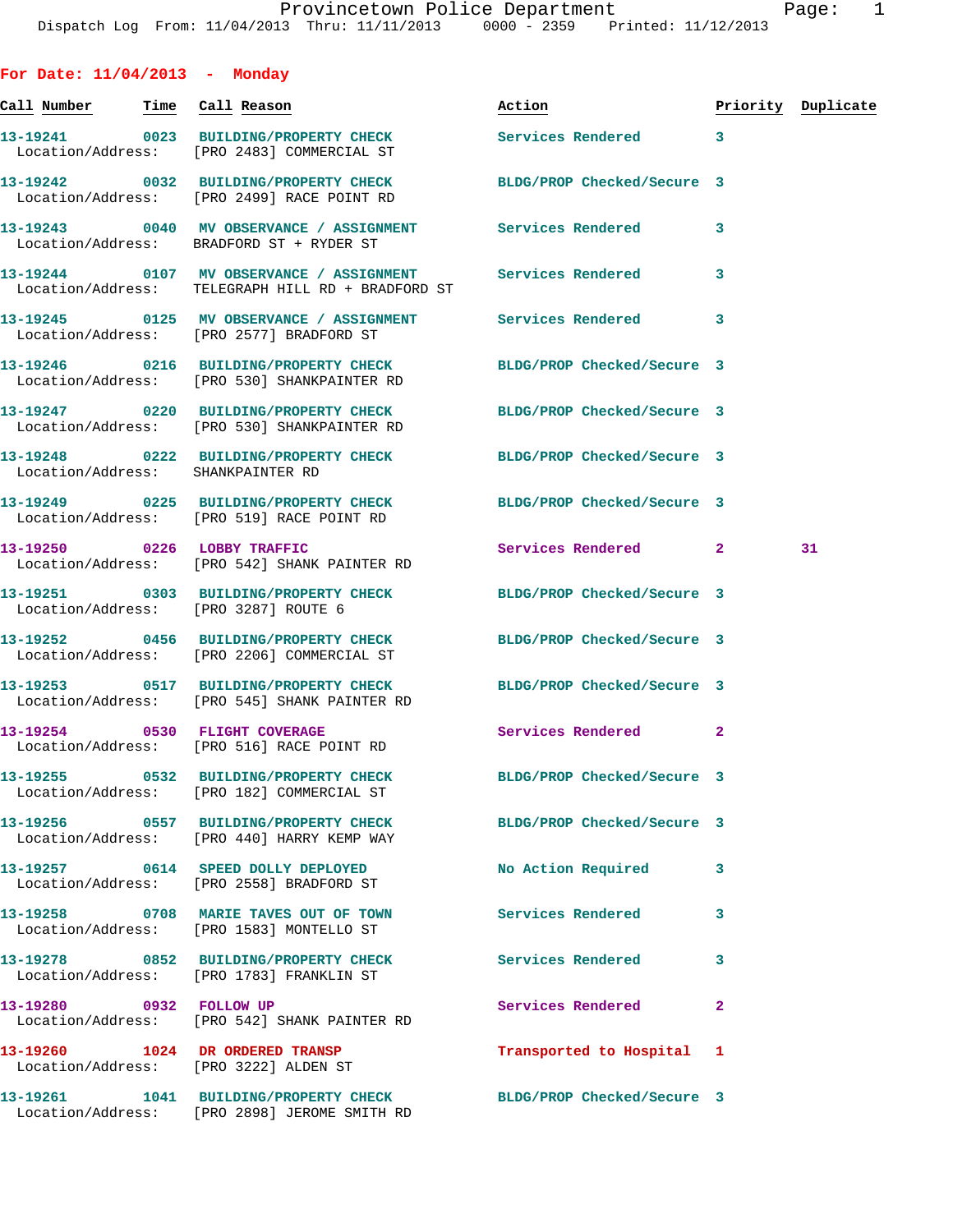|                                                                  | Provincetown Police Department<br>Dispatch Log From: 11/04/2013 Thru: 11/11/2013 0000 - 2359 Printed: 11/12/2013 |                                      |                | Page: 2 |  |
|------------------------------------------------------------------|------------------------------------------------------------------------------------------------------------------|--------------------------------------|----------------|---------|--|
| Location: ROUTE 6 I/B                                            | 13-19262 1045 MV OBSERVANCE / ASSIGNMENT Services Rendered 3                                                     |                                      |                |         |  |
|                                                                  | 13-19266 1045 MV COMPLAINT Services Rendered 2<br>Location/Address: [PRO 2900] COMMERCIAL ST                     |                                      |                |         |  |
|                                                                  | 13-19263 1048 LIFT ASSIST<br>Location/Address: [PRO 1113] STANDISH ST                                            | Services Rendered                    | $\mathbf{1}$   |         |  |
|                                                                  | 13-19265 1059 MV STOP<br>Location/Address: [PRO 2818] CONWELL ST                                                 | <b>VERBAL WARNING</b>                | 3              |         |  |
|                                                                  | 13-19267 1144 FOLLOW UP<br>Location/Address: [PRO 2474] BRADFORD ST                                              | Services Rendered 2                  |                |         |  |
|                                                                  | 13-19268 1153 MV STOP<br>Location: [PRO 3431] LOPES SQUARE                                                       | No Action Required 3                 |                |         |  |
|                                                                  | 13-19269 1215 LIFT ASSIST<br>Location/Address: [PRO 1113] STANDISH ST                                            | No Action Required 1                 |                |         |  |
|                                                                  | 13-19270 1225 ASSAULT/PAST OCCURRED SPOKEN TO<br>Location/Address: [PRO 269] COMMERCIAL ST                       |                                      | 1              |         |  |
|                                                                  | 13-19271 1246 DR ORDERED TRANSPORT<br>Location/Address: [PRO 3906] RACE POINT RD                                 | Transported to Hospital 1            |                |         |  |
| Location/Address: COMMERCIAL ST                                  | 13-19272 1254 ALARM - FIRE                                                                                       | False Alarm                          | $\mathbf{1}$   |         |  |
|                                                                  |                                                                                                                  | Services Rendered 1                  |                |         |  |
|                                                                  | 13-19276 1342 ASSIST CITIZEN<br>Location/Address: [PRO 542] SHANK PAINTER RD                                     | SPOKEN TO THE STATE OF THE SPOKEN TO | 3              |         |  |
|                                                                  | 13-19274 1402 ASSIST CITIZEN/PARKING Services Rendered 3<br>Location/Address: [PRO 2696] COMMERCIAL ST           |                                      |                |         |  |
|                                                                  | 13-19277 1413 MV COMPLAINT<br>Location/Address: [PRO 1463] COMMERCIAL ST                                         | Services Rendered 2                  |                |         |  |
| 13-19282 1447 LOST CUSHION<br>Location/Address: SHANK PAINTER RD |                                                                                                                  | Services Rendered                    |                |         |  |
|                                                                  | 13-19285 1500 HARASSMENT<br>Location/Address: [PRO 3670] SHANK PAINTER RD                                        | Services Rendered                    | $\overline{a}$ |         |  |
| 13-19281 1503 911 GENERAL<br>Refer To Field Int: 13-6-FI         | Location/Address: [PRO 1905] BRADFORD ST                                                                         | <b>Services Rendered</b>             | $\mathbf{1}$   |         |  |
|                                                                  | 13-19283 1520 911 GENERAL<br>Location/Address: [PRO 57] BRADFORD ST                                              | Services Rendered                    | 1              |         |  |
|                                                                  | 13-19284 1526 FOUND FEATHER EARRING Services Rendered 3<br>Location/Address: [PRO 542] SHANK PAINTER RD          |                                      |                |         |  |
|                                                                  | 13-19286 1539 MV STOP/VERBAL FAIL TO STAY RI VERBAL WARNING<br>Location/Address: ROUTE 6 + CONWELL ST            |                                      | 3              |         |  |
|                                                                  | 13-19287 1547 PARK, WALK & TALK<br>Location/Address: [PRO 488] MAYFLOWER ST                                      | Services Rendered                    | $\overline{2}$ |         |  |
|                                                                  | 13-19288 1600 MEDICAL EMERGENCY<br>Location/Address: [PRO 2904] WEST VINE ST                                     | <b>Services Rendered</b>             | 1              |         |  |
|                                                                  | 13-19289 1615 FOUND WALLET<br>Location/Address: [PRO 526] RYDER ST EXT                                           | Services Rendered                    | 3              |         |  |
|                                                                  | 13-19290 1636 BUILDING/PROPERTY CHECK Services Rendered 3                                                        |                                      |                |         |  |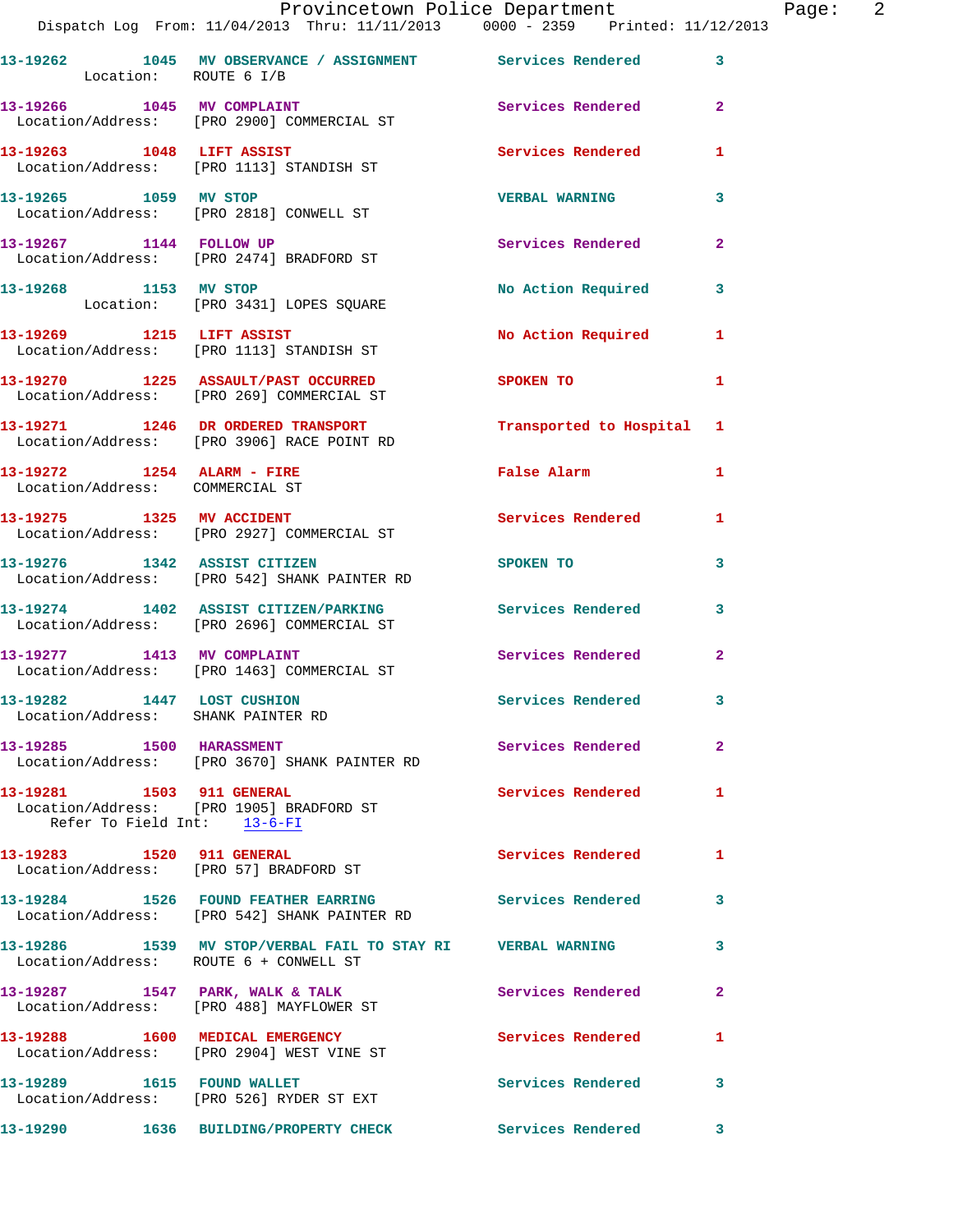|                                    | Dispatch Log From: 11/04/2013 Thru: 11/11/2013 0000 - 2359 Printed: 11/12/2013                                   | Provincetown Police Department Page: 3 |              |    |  |
|------------------------------------|------------------------------------------------------------------------------------------------------------------|----------------------------------------|--------------|----|--|
|                                    | Location/Address: [PRO 2483] COMMERCIAL ST                                                                       |                                        |              |    |  |
|                                    | 13-19291 1659 BUILDING/PROPERTY CHECK BLDG/PROP Checked/Secure 3<br>Location/Address: [PRO 2898] JEROME SMITH RD |                                        |              |    |  |
| Location/Address: COMMERCIAL ST    | 13-19292 1701 OVERDUR DAUGHTER/FOUND Services Rendered 1                                                         |                                        |              | 5  |  |
|                                    | 13-19293 1729 SPEED DOLLY ASSIGNMENT Services Rendered 3<br>Location/Address: [PRO 542] SHANK PAINTER RD         |                                        |              |    |  |
|                                    | 13-19294 1743 DISORDERLY/BULLYING Services Rendered<br>Location/Address: [PRO 542] SHANK PAINTER RD              |                                        | $\mathbf{2}$ |    |  |
|                                    | 13-19295 1825 MV COMPLAINT Could Not Locate<br>Location: [PRO 3672] TOWN LINE                                    |                                        | $\mathbf{2}$ |    |  |
|                                    | 13-19297 1846 SERVE WARRANT<br>Location/Address: [PRO 3670] SHANK PAINTER RD                                     | Could Not Locate 3                     |              |    |  |
|                                    | 13-19298 1917 BUILDING/PROPERTY CHECK BLDG/PROP Checked/Secure 3<br>Location/Address: [PRO 444] HIGH POLE        |                                        |              |    |  |
|                                    | 13-19300 2006 ALARM - GENERAL<br>Location/Address: [PRO 2983] COMMERCIAL ST                                      | False Alarm 1                          |              |    |  |
| Refer To Arrest: 13-266-AR         | 13-19301 2025 SERVE WARRANT Arrest(s) Made<br>Location/Address: [PRO 3670] SHANK PAINTER RD                      |                                        | 3            |    |  |
|                                    | 13-19302 2027 ALARM - FIRE<br>Location/Address: [PRO 451] JOHNSON ST                                             | False Alarm 1                          |              |    |  |
|                                    | 13-19303 2112 BUILDING/PROPERTY CHECK BLDG/PROP Checked/Secure 3<br>Location/Address: [PRO 3259] MACMILLAN       |                                        |              |    |  |
| Location/Address: OLD ANN PAGE WAY | 13-19304 2137 PROP CHECK REQUEST SPOKEN TO 3                                                                     |                                        |              |    |  |
|                                    | 13-19305 2145 PARKING COMPLAINT / GENERAL Services Rendered 3<br>Location/Address: [PRO 667] COMMERCIAL ST       |                                        |              |    |  |
|                                    | 13-19306 2241 BUILDING/PROPERTY CHECK<br>Location/Address: [PRO 447] JEROME SMITH RD                             | BLDG/PROP Checked/Secure 3             |              |    |  |
|                                    | 13-19307 2322 BUILDING/PROPERTY CHECK BLDG/PROP Checked/Secure 3<br>Location/Address: [PRO 1783] FRANKLIN ST     |                                        |              |    |  |
| Location/Address: [TRU] ROUTE 6    | 13-19308 2322 ASSIST AGENCY / MUTUAL AID                                                                         | Taken/Referred to Other 3              |              |    |  |
|                                    | 13-19309 2339 BUILDING/PROPERTY CHECK BLDG/PROP Checked/Secure 3<br>Location/Address: [PRO 1783] FRANKLIN ST     |                                        |              |    |  |
|                                    | 13-19310 2343 BUILDING/PROPERTY CHECK Services Rendered 3<br>Location/Address: [PRO 2490] PROVINCELANDS RD       |                                        |              |    |  |
| For Date: $11/05/2013$ - Tuesday   |                                                                                                                  |                                        |              |    |  |
|                                    | 13-19311 0002 BUILDING/PROPERTY CHECK Services Rendered 3<br>Location/Address: [PRO 391] COMMERCIAL ST           |                                        |              |    |  |
|                                    | 13-19312 0007 LOBBY TRAFFIC<br>Location/Address: [PRO 542] SHANK PAINTER RD                                      | Services Rendered 2                    |              | 39 |  |
|                                    | 13-19313 0022 BUILDING/PROPERTY CHECK BLDG/PROP Checked/Secure 3<br>Location/Address: [PRO 2500] COMMERCIAL ST   |                                        |              |    |  |
|                                    | 13-19314 0045 MV OBSERVANCE / ASSIGNMENT Services Rendered<br>Location/Address: BRADFORD ST + RYDER ST           |                                        | 3            |    |  |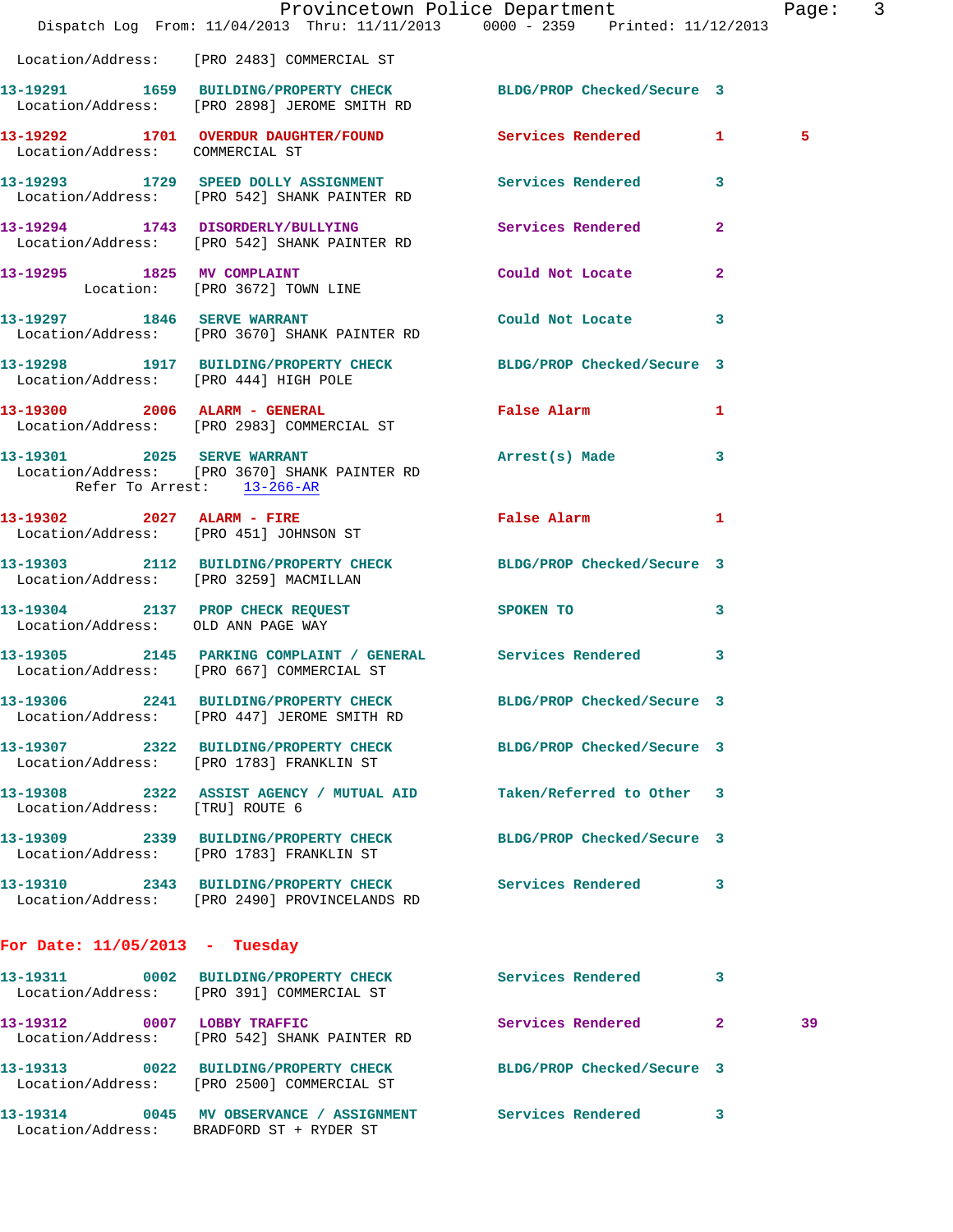|                                                                    | 13-19315 0055 BUILDING/PROPERTY CHECK BLDG/PROP Checked/Secure 3<br>Location/Address: [PRO 3259] MACMILLAN       |                            |                |   |
|--------------------------------------------------------------------|------------------------------------------------------------------------------------------------------------------|----------------------------|----------------|---|
|                                                                    | 13-19316 0127 BUILDING/PROPERTY CHECK BLDG/PROP Checked/Secure 3<br>Location/Address: [PRO 306] COMMERCIAL ST    |                            |                |   |
|                                                                    | 13-19317 0202 BUILDING/PROPERTY CHECK BLDG/PROP Checked/Secure 3<br>Location/Address: [PRO 530] SHANKPAINTER RD  |                            |                |   |
|                                                                    | 13-19318 0203 ASSIST CITIZEN<br>Location/Address: [PRO 2904] WEST VINE ST                                        | Services Rendered          | 3              |   |
|                                                                    | 13-19319 0217 MV OBSERVANCE / ASSIGNMENT Services Rendered<br>Location/Address: W VINE ST + BRADFORD ST          |                            | 3              |   |
|                                                                    | 13-19320 0309 BUILDING/PROPERTY CHECK<br>Location/Address: [PRO 3030] TIN PAN ALLEY RD                           | BLDG/PROP Checked/Secure 3 |                |   |
|                                                                    | 13-19321 0416 BUILDING/PROPERTY CHECK<br>Location/Address: [PRO 2898] JEROME SMITH RD                            | BLDG/PROP Checked/Secure 3 |                |   |
|                                                                    | 13-19322 0450 BUILDING/PROPERTY CHECK<br>Location/Address: [PRO 2206] COMMERCIAL ST                              | Services Rendered          | 3              |   |
| Location/Address: [PRO 3287] ROUTE 6                               | 13-19323 0454 BUILDING/PROPERTY CHECK BLDG/PROP Checked/Secure 3                                                 |                            |                |   |
|                                                                    | 13-19324 0456 BUILDING/PROPERTY CHECK BLDG/PROP Checked/Secure 3<br>Location/Address: [PRO 545] SHANKPAINTER RD  |                            |                |   |
|                                                                    | 13-19325 0458 BUILDING/PROPERTY CHECK BLDG/PROP Checked/Secure 3<br>Location/Address: [PRO 106] COMMERCIAL ST    |                            |                |   |
|                                                                    | 13-19326 0515 MV OBSERVANCE / ASSIGNMENT Services Rendered<br>Location/Address: [PRO 2206] COMMERCIAL ST         |                            | 3              |   |
| Location/Address: [PRO 444] HIGH POLE                              | 13-19327 0604 BUILDING/PROPERTY CHECK                                                                            | BLDG/PROP Checked/Secure 3 |                |   |
|                                                                    | 13-19328 0612 FLIGHT COVERAGE<br>Location/Address: [PRO 516] RACE POINT RD                                       | Services Rendered          | $\overline{2}$ |   |
|                                                                    | 13-19329 0638 ASSIST CITIZEN<br>Location/Address: [PRO 1190] COMMERCIAL ST                                       | Services Rendered          | 3              |   |
|                                                                    | 13-19330 0702 BUILDING/PROPERTY CHECK<br>Location/Address: [PRO 3259] MACMILLAN WHARF                            | BLDG/PROP Checked/Secure 3 |                |   |
| Location/Address: [PRO 2521] ROUTE 6                               | 13-19331 0713 MV OBSERVANCE / ASSIGNMENT Services Rendered                                                       |                            | 3              |   |
| 13-19332 0713 COURT RUN                                            | Location/Address: [PRO 542] SHANK PAINTER RD                                                                     | Taken/Referred to Other    | 3              |   |
| 13-19333 0729 VERBAL SPEED<br>Location/Address: [PRO 2521] ROUTE 6 |                                                                                                                  | <b>VERBAL WARNING</b>      | 3              |   |
|                                                                    | 13-19334 0745 BUILDING/PROPERTY CHECK BLDG/PROP Checked/Secure 3<br>Location/Address: [PRO 3317] CEMETERY RD     |                            |                |   |
|                                                                    | 13-19335 0818 BUILDING/PROPERTY CHECK BLDG/PROP Checked/Secure 3<br>Location/Address: [PRO 2898] JEROME SMITH RD |                            |                |   |
|                                                                    | 13-19336 0916 NEIGHBOR COMPLAINT<br>Location/Address: [PRO 442] HARRY KEMP WAY                                   | SPOKEN TO                  | 3 <sup>7</sup> | 1 |
| Location/Address: [PRO 3287] ROUTE 6                               | 13-19337 0926 BUILDING/PROPERTY CHECK                                                                            | BLDG/PROP Checked/Secure 3 |                |   |
|                                                                    |                                                                                                                  |                            |                |   |

**13-19338 0949 BUILDING/PROPERTY CHECK BLDG/PROP Checked/Secure 3**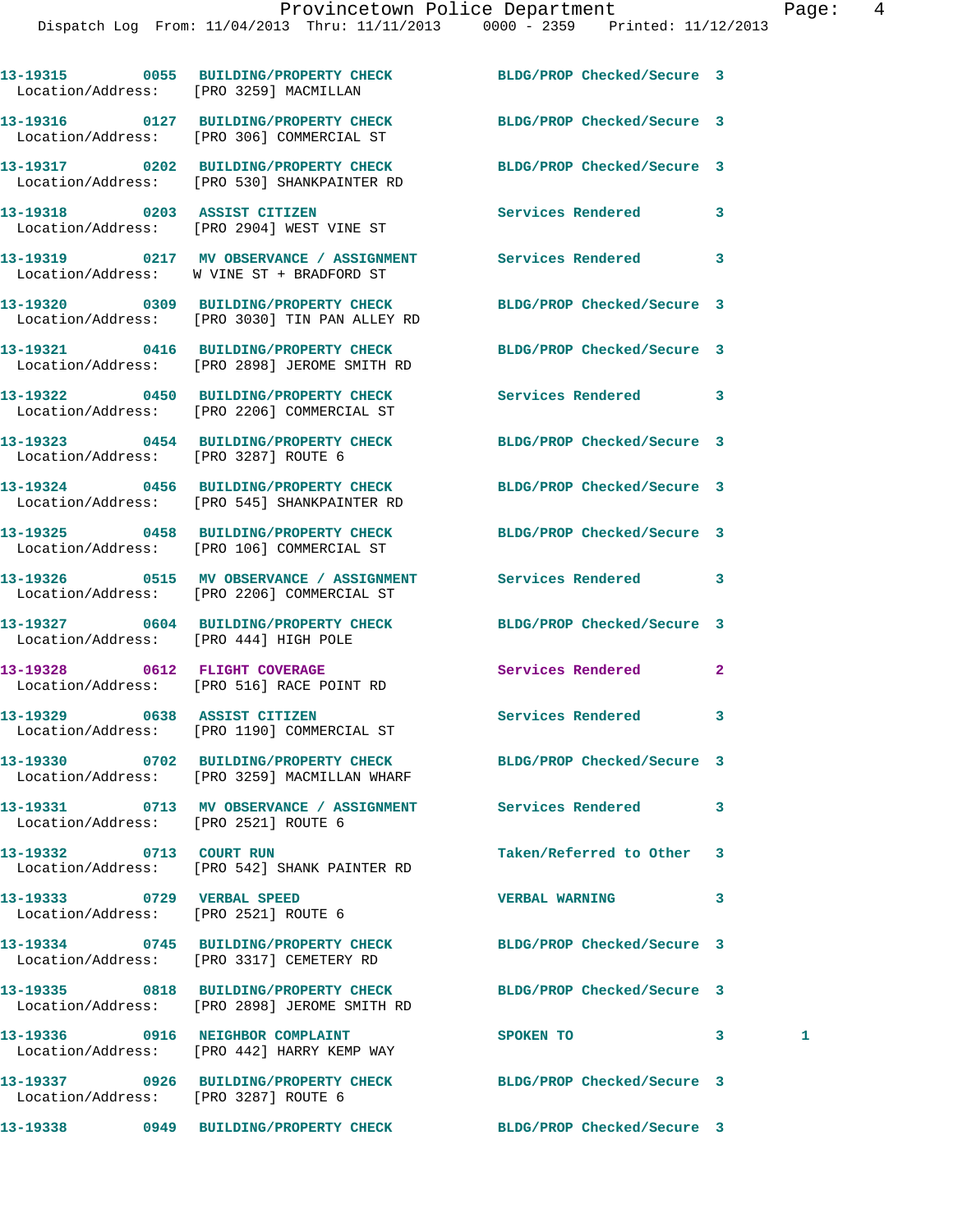|                                      | Provincetown Police Department<br>Dispatch Log From: 11/04/2013 Thru: 11/11/2013 0000 - 2359 Printed: 11/12/2013 |                                         |                | Page: 5 |  |
|--------------------------------------|------------------------------------------------------------------------------------------------------------------|-----------------------------------------|----------------|---------|--|
| Location/Address: [PRO 571] ALDEN ST |                                                                                                                  |                                         |                |         |  |
|                                      | 13-19339 0953 VERBAL FAIL TO YIELD VERBAL WARNING 3<br>Location/Address: PROVINCE RD + SHANK PAINTER RD          |                                         |                |         |  |
|                                      | 13-19340 1015 BUILDING/PROPERTY CHECK BLDG/PROP Checked/Secure 3<br>Location/Address: [PRO 2500] COMMERCIAL ST   |                                         |                |         |  |
|                                      | 13-19341 1016 PARK, WALK & TALK<br>Location/Address: [PRO 2737] COMMERCIAL ST                                    | Services Rendered 2                     |                |         |  |
|                                      | 13-19342 1032 LOST WALLET<br>Location/Address: [PRO 542] SHANK PAINTER RD                                        | Services Rendered 3                     |                |         |  |
|                                      | 13-19343 1050 LOOSE DOG<br>Location/Address: WHORFS CT + COMMERCIAL ST                                           | <b>VERBAL WARNING</b>                   | $\overline{2}$ |         |  |
|                                      | 13-19344 1055 MV OBSERVANCE / ASSIGNMENT Services Rendered 3<br>Location/Address: SNAIL RD + COMMERCIAL ST       |                                         |                |         |  |
|                                      | 13-19345 1103 SUSPICIOUS ACTIVITY SPOKEN TO<br>Location/Address: [PRO 2928] BRADFORD ST                          |                                         | $\overline{2}$ |         |  |
|                                      | 13-19346 1119 FOUND MA LICENSE PLATE Services Rendered 3<br>Location/Address: [PRO 2500] COMMERCIAL ST           |                                         |                |         |  |
|                                      | 13-19348 1155 FOUND SONY CAMERA Services Rendered 3<br>Location/Address: [PRO 2499] RACE POINT RD                |                                         |                |         |  |
|                                      | 13-19349 1209 PET PANTRY<br>Location/Address: [PRO 3296] SHANK PAINTER RD                                        | Services Rendered 3                     |                |         |  |
|                                      | 13-19350 1227 911/HOSPITAL TRANSPORT Transported to Hospital 1<br>Location/Address: [PRO 3222] ALDEN ST          |                                         |                |         |  |
|                                      | 13-19351 1242 911 MISDIAL<br>Location/Address: [PRO 515] RACE POINT RD                                           | Services Rendered 1                     |                |         |  |
| Location/Address: BAYBERRY AVE       | 13-19352 1306 MEDICAL ALARM/FALSE Unfounded                                                                      |                                         | 1              |         |  |
|                                      | 13-19353 1351 PROPERTY CHECK REQUEST Services Rendered 3<br>Location/Address: [PRO 2904] WEST VINE ST            |                                         |                |         |  |
| 13-19354 1442 DISTURBANCE            | Location/Address: [PRO 3296] SHANK PAINTER RD                                                                    | Peace Restored 1                        |                | 1       |  |
|                                      | 13-19355 1454 911 ROLLOVER<br>Location/Address: [PRO 542] SHANK PAINTER RD                                       | Taken/Referred to Other 1               |                |         |  |
| 13-19356 1507 FOLLOW UP              | Location/Address: [PRO 59] BRADFORD ST                                                                           | Services Rendered 2                     |                |         |  |
| Location/Address: WEST VINE ST       | 13-19357 1529 BUILDING/PROPERTY CHECK BLDG/PROP Checked/Secure 3                                                 |                                         |                |         |  |
|                                      | 13-19358 1534 FINGERPRINTING<br>Location/Address: [PRO 542] SHANK PAINTER RD                                     | Services Rendered 3                     |                |         |  |
|                                      | 13-19359    1601    HARASSMENT<br>Location/Address: [PRO 889] CONWELL ST                                         | SPOKEN TO DESCRIPTION OF REAL PROPERTY. | $\mathbf{2}$   |         |  |
|                                      | 13-19360 1633 BUILDING/PROPERTY CHECK BLDG/PROP Checked/Secure 3<br>Location/Address: [PRO 3317] CEMETERY RD     |                                         |                |         |  |
|                                      | 13-19361 1635 ALARM - GENERAL<br>Location/Address: [PRO 1054] PILGRIM HEIGHTS RD                                 | Services Rendered 1                     |                |         |  |
| Location/Address: [PRO 564] BAYBERRY | 13-19362 1649 BUILDING/PROPERTY CHECK Services Rendered 3                                                        |                                         |                |         |  |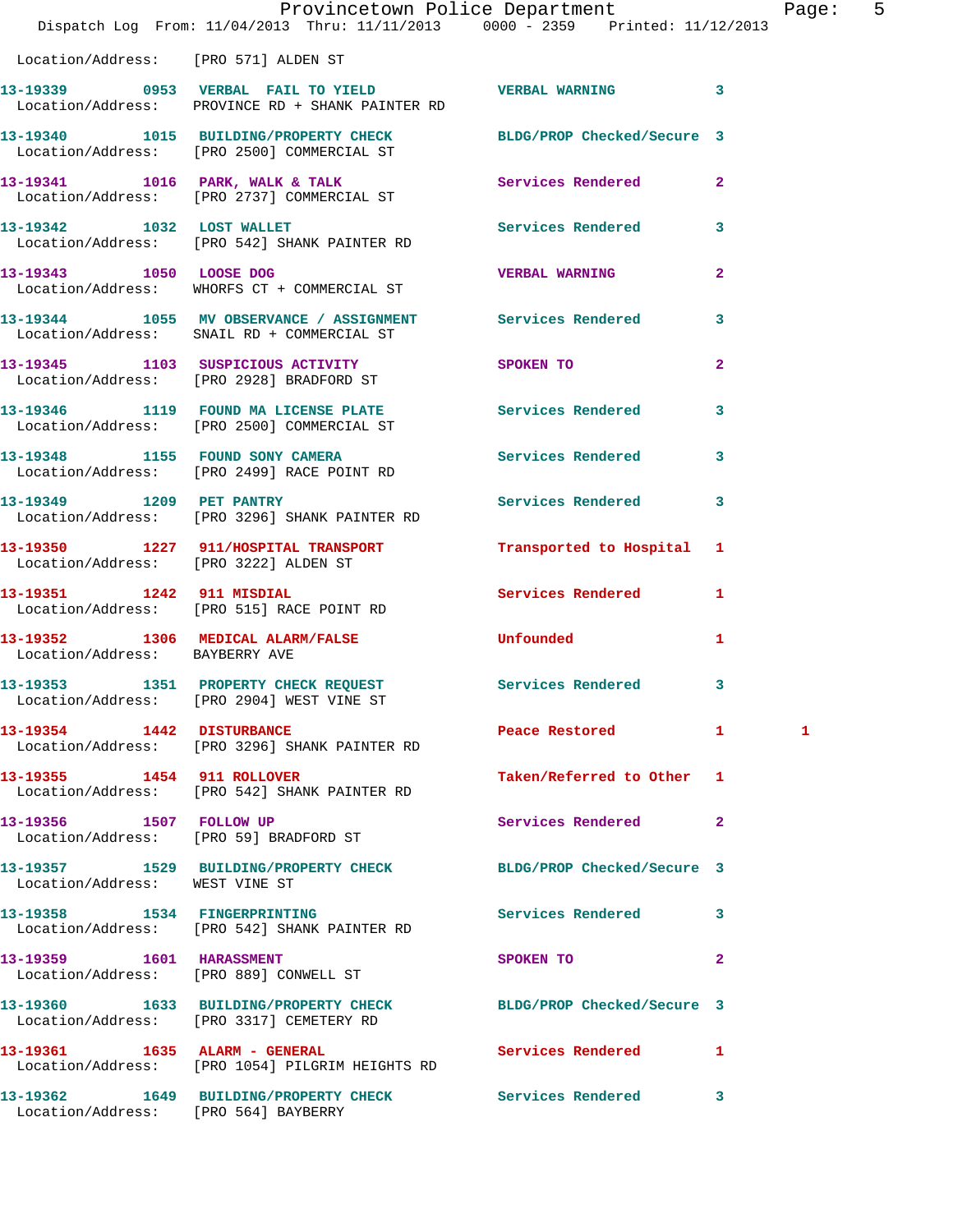| 13-19363 1650 HAZARDS                              | Location/Address: [PRO 175] COMMERCIAL ST                                                                | Services Rendered 2        |                |
|----------------------------------------------------|----------------------------------------------------------------------------------------------------------|----------------------------|----------------|
|                                                    | 13-19364 1657 911 GENERAL<br>Location/Address: [PRO 440] HARRY KEMP WAY                                  | <b>Services Rendered</b>   | $\mathbf{1}$   |
|                                                    | 13-19365 1717 BOAT/HARBORMASTER<br>Location/Address: [PRO 3259] MACMILLAN WHARF                          | Services Rendered          | $\overline{2}$ |
| Location/Address: [PRO 571] ALDEN ST               | 13-19366 1801 BUILDING/PROPERTY CHECK                                                                    | <b>Services Rendered</b>   | 3              |
| 13-19367 1811 ASSIST TRURO                         | Location/Address: [PRO 991] MECHANIC ST                                                                  | Services Rendered          | 3              |
|                                                    | 13-19368 1819 SUSPICIOUS ACTIVITY<br>Location/Address: BRADFORD ST + MONTELLO ST                         | No Action Required         | $\mathbf{2}$   |
|                                                    | 13-19369 1821 MENTAL HEALTH<br>Location/Address: [PRO 2227] BRADFORD ST                                  | Transported to Hospital 1  |                |
| Location/Address: [PRO 444] HIGH POLE              | 13-19371 1849 BUILDING/PROPERTY CHECK                                                                    | BLDG/PROP Checked/Secure 3 |                |
|                                                    | 13-19372 1857 911 GENERAL<br>Location/Address: [PRO 520] SANDY HILL LN                                   | Services Rendered 1        |                |
|                                                    | 13-19373 2011 BUILDING/PROPERTY CHECK<br>Location/Address: [PRO 530] SHANKPAINTER RD                     | BLDG/PROP Checked/Secure 3 |                |
|                                                    | 13-19374 2022 BUILDING/PROPERTY CHECK<br>Location/Address: [PRO 519] RACE POINT RD                       | BLDG/PROP Checked/Secure 3 |                |
| 13-19375 2104 MV STOP<br>Location/Address: ROUTE 6 |                                                                                                          | VERBAL WARNING 3           |                |
| Location/Address: WEST FRANKLIN ST                 | 13-19376 2118 BUILDING/PROPERTY CHECK BLDG/PROP Checked/Secure 3                                         |                            |                |
| Location/Address: [PRO 3259] MACMILLAN             | 13-19377 2122 BUILDING/PROPERTY CHECK                                                                    | BLDG/PROP Checked/Secure 3 |                |
|                                                    | 13-19378 2122 BUILDING/PROPERTY CHECK<br>Location/Address: [PRO 2206] COMMERCIAL ST                      | BLDG/PROP Checked/Secure 3 |                |
|                                                    | 13-19379 2142 MV OBSERVANCE / ASSIGNMENT Services Rendered<br>Location/Address: BRADFORD ST + HOWLAND ST |                            | 3              |
|                                                    | 13-19380 2216 BUILDING/PROPERTY CHECK<br>Location/Address: [PRO 175] COMMERCIAL ST                       | BLDG/PROP Checked/Secure 3 |                |
|                                                    | 13-19381 2234 BUILDING/PROPERTY CHECK<br>Location/Address: [PRO 75] CAPTAIN BERTIE RD                    | <b>Services Rendered</b>   | 3              |
| 13-19382 2253 ASSIST CITIZEN                       | Location/Address: [PRO 542] SHANK PAINTER RD                                                             | Services Rendered          | 3              |
|                                                    | 13-19383 2343 BUILDING/PROPERTY CHECK<br>Location/Address: [PRO 1783] FRANKLIN ST                        | BLDG/PROP Checked/Secure 3 |                |
| For Date: $11/06/2013$ - Wednesday                 |                                                                                                          |                            |                |
| 13-19384<br>Location/Address: OLD ANN PAGE WAY     | 0002 BUILDING/PROPERTY CHECK BLDG/PROP Checked/Secure 3                                                  |                            |                |
| Location/Address: [PRO 2904] W VINE ST             | 13-19385 0006 BUILDING/PROPERTY CHECK                                                                    | BLDG/PROP Checked/Secure 3 |                |
| Location/Address: [PRO 2543] MACMILLAN             | 13-19386 0013 BUILDING/PROPERTY CHECK                                                                    | BLDG/PROP Checked/Secure 3 |                |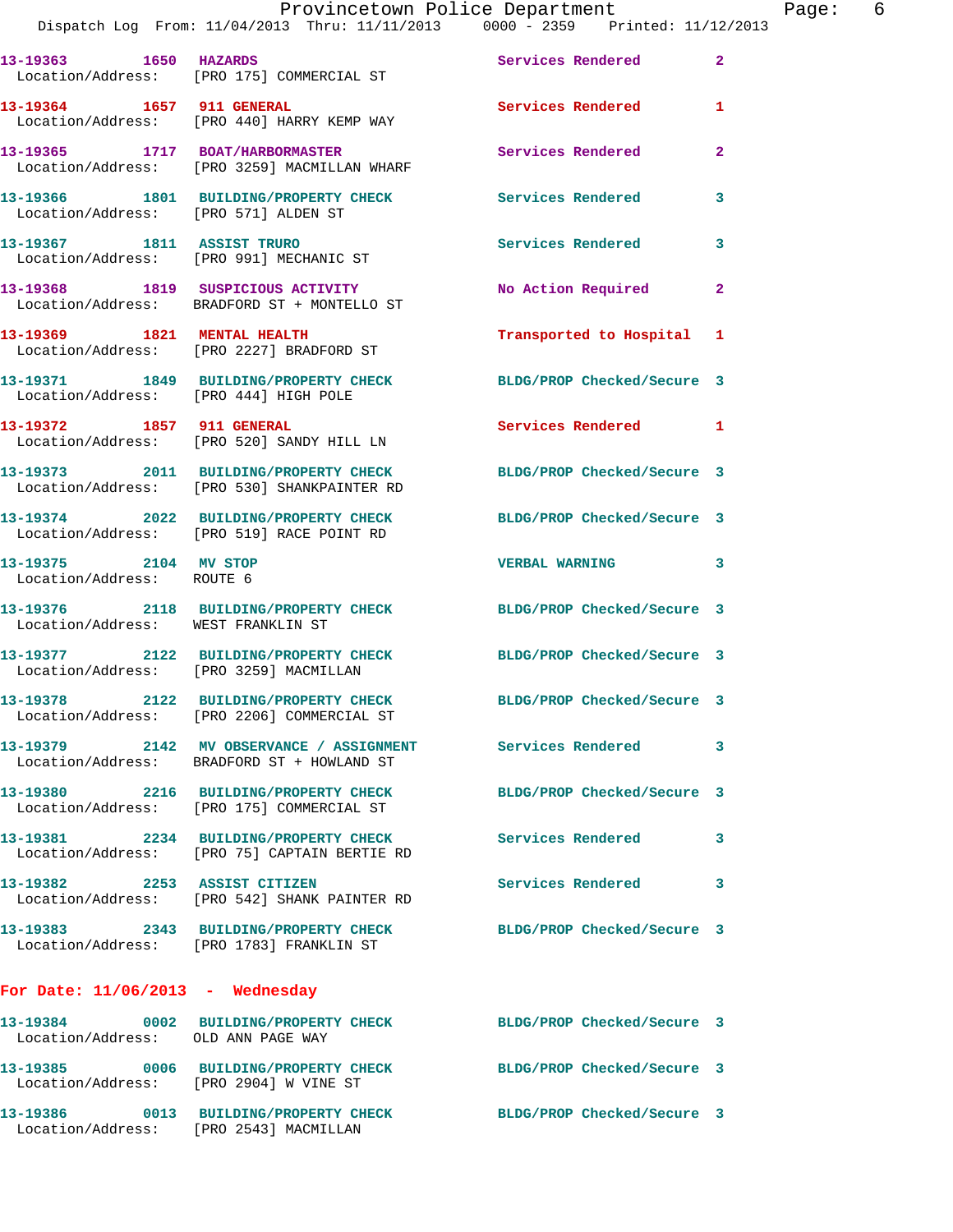|                                                                           | Dispatch Log From: 11/04/2013 Thru: 11/11/2013 0000 - 2359 Printed: 11/12/2013                                   |                            |                    |
|---------------------------------------------------------------------------|------------------------------------------------------------------------------------------------------------------|----------------------------|--------------------|
| Location/Address: [PRO 94] BRADFORD ST                                    | 13-19387 0039 MV OBSERVANCE / ASSIGNMENT Services Rendered                                                       |                            | $\mathbf{3}$       |
| Location/Address: [PRO 1646] WINSLOW ST                                   | 13-19388 0101 BUILDING/PROPERTY CHECK BLDG/PROP Checked/Secure 3                                                 |                            |                    |
|                                                                           | 13-19389 0137 MV OBSERVANCE / ASSIGNMENT Services Rendered<br>Location/Address: [PRO 2577] BRADFORD ST           |                            | 3                  |
|                                                                           | 13-19390 0221 BUILDING/PROPERTY CHECK<br>Location/Address: [PRO 2539] RYDER ST                                   | BLDG/PROP Checked/Secure 3 |                    |
| Location/Address: [PRO 564] BAYBERRY                                      | 13-19391 0254 BUILDING/PROPERTY CHECK BLDG/PROP Checked/Secure 3                                                 |                            |                    |
| Location/Address: [PRO 3287] ROUTE 6                                      | 13-19392 0302 BUILDING/PROPERTY CHECK BLDG/PROP Checked/Secure 3                                                 |                            |                    |
|                                                                           | 13-19393 0350 BUILDING/PROPERTY CHECK BLDG/PROP Checked/Secure 3<br>Location/Address: [PRO 3296] SHANKPAINTER RD |                            |                    |
|                                                                           | 13-19394 0512 BUILDING/PROPERTY CHECK<br>Location/Address: [PRO 545] SHANK PAINTER RD                            | BLDG/PROP Checked/Secure 3 |                    |
|                                                                           | 13-19395 0533 BUILDING/PROPERTY CHECK BLDG/PROP Checked/Secure 3<br>Location/Address: [PRO 341] COMMERCIAL ST    |                            |                    |
|                                                                           | 13-19396 0557 LOBBY TRAFFIC<br>Location/Address: [PRO 542] SHANK PAINTER RD                                      | Services Rendered          | $\mathbf{2}$<br>15 |
|                                                                           | 13-19397 0738 FOUND DRIVER'S LICENSE<br>Location/Address: [PRO 542] SHANK PAINTER RD                             | <b>Services Rendered</b>   | 3                  |
|                                                                           | 13-19399 0759 BUILDING/PROPERTY CHECK<br>Location/Address: [PRO 2898] JEROME SMITH RD                            | BLDG/PROP Checked/Secure 3 |                    |
|                                                                           | 13-19400 0806 ALARM TESTING<br>Location/Address: [PRO 3066] COMMERCIAL ST                                        | No Action Required         | 1                  |
| 13-19401 0812 AT SCHOOL<br>Location/Address: [PRO 569] WINSLOW ST         |                                                                                                                  | <b>Services Rendered</b>   | 3                  |
| Location/Address: [PRO 2520] PRINCE ST                                    | 13-19403 0818 EXPIRED REGISTRATION Services Rendered                                                             |                            | -2.                |
|                                                                           | 13-19402 0820 BUILDING/PROPERTY CHECK<br>Location/Address: [PRO 391] COMMERCIAL ST                               | BLDG/PROP Checked/Secure 3 |                    |
| Location/Address: ROUTE 6 + SNAIL RD                                      | 13-19404 0856 MV OBSERVANCE / ASSIGNMENT                                                                         | Citation/Warning Issued    | 3                  |
|                                                                           | 13-19405 0900 ROAD WORK/SIGNAGE<br>Location/Address: CONWELL ST + HARRY KEMP WAY                                 | Services Rendered          | 3                  |
| 13-19406 0912 VERBAL FAIL TO MOVE<br>Location/Address: [PRO 2521] ROUTE 6 |                                                                                                                  | <b>VERBAL WARNING</b>      | 3                  |

Location/Address: [PRO 2521] ROUTE 6

Location/Address: [PRO 3287] ROUTE 6

Location/Address: [PRO 526] RYDER ST

Location/Address: [PRO 526] RYDER ST

- **13-19407 0931 VERBAL FAIL TO MOVE VERBAL WARNING 3**
- **13-19408 0950 BUILDING/PROPERTY CHECK BLDG/PROP Checked/Secure 3**
- **13-19409 0952 BUILDING/PROPERTY CHECK BLDG/PROP Checked/Secure 3**
- **13-19410 0953 BUILDING/PROPERTY CHECK BLDG/PROP Checked/Secure 3**
- **13-19411 1027 MEDICAL EMERGENCY/TRANSPORT Transported to Hospital 1**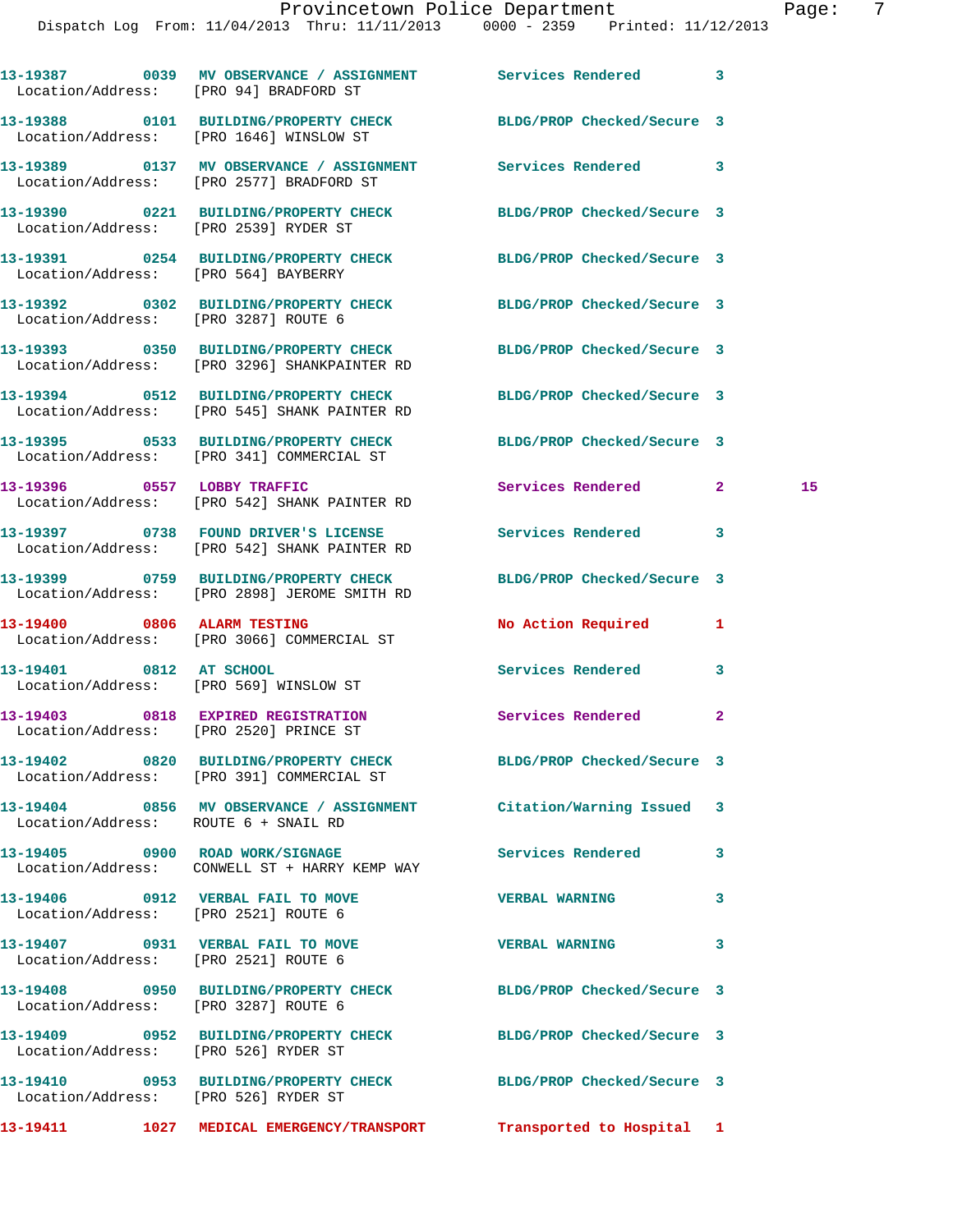|                                       | Provincetown Police Department<br>Dispatch Log From: 11/04/2013 Thru: 11/11/2013 0000 - 2359 Printed: 11/12/2013 |                            |                |
|---------------------------------------|------------------------------------------------------------------------------------------------------------------|----------------------------|----------------|
| Location/Address: GOSNOLD ST          |                                                                                                                  |                            |                |
|                                       | 13-19412 1036 BUILDING/PROPERTY CHECK BLDG/PROP Checked/Secure 3<br>Location/Address: [PRO 3318] CEMETERY RD     |                            |                |
|                                       | 13-19413 1040 PARK, WALK & TALK<br>Location/Address: [PRO 173] COMMERCIAL ST                                     | Services Rendered          | $\overline{2}$ |
|                                       | 13-19414 1100 BUILDING/PROPERTY CHECK<br>Location/Address: [PRO 2494] BRADFORD ST                                | BLDG/PROP Checked/Secure 3 |                |
| Location/Address: HOWLAND ST          | 13-19415 1101 MV OBSERVANCE / ASSIGNMENT Services Rendered                                                       |                            | 3              |
| Location/Address: [PRO 444] HIGH POLE | 13-19416 1111 BUILDING/PROPERTY CHECK                                                                            | BLDG/PROP Checked/Secure 3 |                |
|                                       | 13-19417 1113 MV OBSERVANCE / ASSIGNMENT<br>Location/Address: BRADFORD ST + HIGH POLE HILL                       | Services Rendered          | 3              |
|                                       | 13-19418 1114 PARKED TRUCK COMPLAINT<br>Location/Address: NICKERSON ST + COTTAGE ST                              | Services Rendered          | $\overline{2}$ |
|                                       | 13-19419 1121 VERBAL STOP SIGN<br>Location/Address: COMMERCIAL ST + BRADFORD ST                                  | <b>VERBAL WARNING</b>      | 3              |
| Location/Address: [PRO 571] ALDEN ST  | 13-19420 1211 BUILDING/PROPERTY CHECK                                                                            | BLDG/PROP Checked/Secure 3 |                |
|                                       | 13-19421 1301 BUILDING/PROPERTY CHECK<br>Location/Address: [PRO 2500] COMMERCIAL ST                              | BLDG/PROP Checked/Secure 3 |                |
| 13-19422 1318 DOGS IN MV              | Location/Address: [PRO 526] RYDER ST EXT                                                                         | Services Rendered          | $\overline{2}$ |
| Refer To Arrest: 13-257-AR            | 13-19423 1456 RETURN BELONGINGS<br>Location/Address: [PRO 542] SHANK PAINTER RD                                  | <b>Services Rendered</b>   | 3              |
|                                       | 13-19424 1530 BUILDING/PROPERTY CHECK BLDG/PROP Checked/Secure 3<br>Location/Address: [PRO 357] COMMERCIAL ST    |                            |                |
|                                       | 13-19426 1550 PARK, WALK & TALK<br>Location/Address: [PRO 105] COMMERCIAL ST                                     | Services Rendered          | $\mathbf{2}$   |
|                                       | 13-19428 1636 BUILDING/PROPERTY CHECK<br>Location/Address: [PRO 2206] COMMERCIAL ST                              | BLDG/PROP Checked/Secure 3 |                |
|                                       | 13-19429 1638 PARK, WALK & TALK<br>Location/Address: [PRO 2492] WINSLOW ST                                       | Services Rendered          | $\mathbf{2}$   |
| Location/Address: [PRO 444] HIGH POLE | 13-19430 1701 BUILDING/PROPERTY CHECK                                                                            | BLDG/PROP Checked/Secure 3 |                |
|                                       | 13-19431 1717 MV OBSERVANCE / ASSIGNMENT<br>Location/Address: BRADFORD ST EXT + VINE ST                          | <b>Services Rendered</b>   | 3              |
|                                       | 13-19432 1758 PARK, WALK & TALK<br>Location/Address: [PRO 3296] SHANKPAINTER RD                                  | Services Rendered          | $\overline{a}$ |
| 13-19433 1803 FALL                    | Location/Address: [PRO 2558] BRADFORD ST                                                                         | Services Rendered          | 1              |
|                                       | 13-19434 1952 BUILDING/PROPERTY CHECK<br>Location/Address: [PRO 182] COMMERCIAL ST                               | BLDG/PROP Checked/Secure 3 |                |
|                                       | 13-19435 2008 ASTHMA ATTACK<br>Location/Address: [PRO 542] SHANK PAINTER RD                                      | Services Rendered          | 1              |
| 13-19436                              | 2110 BUILDING/PROPERTY CHECK                                                                                     | BLDG/PROP Checked/Secure 3 |                |

Location/Address: [PRO 3259] MACMILLAN WHARF

Page: 8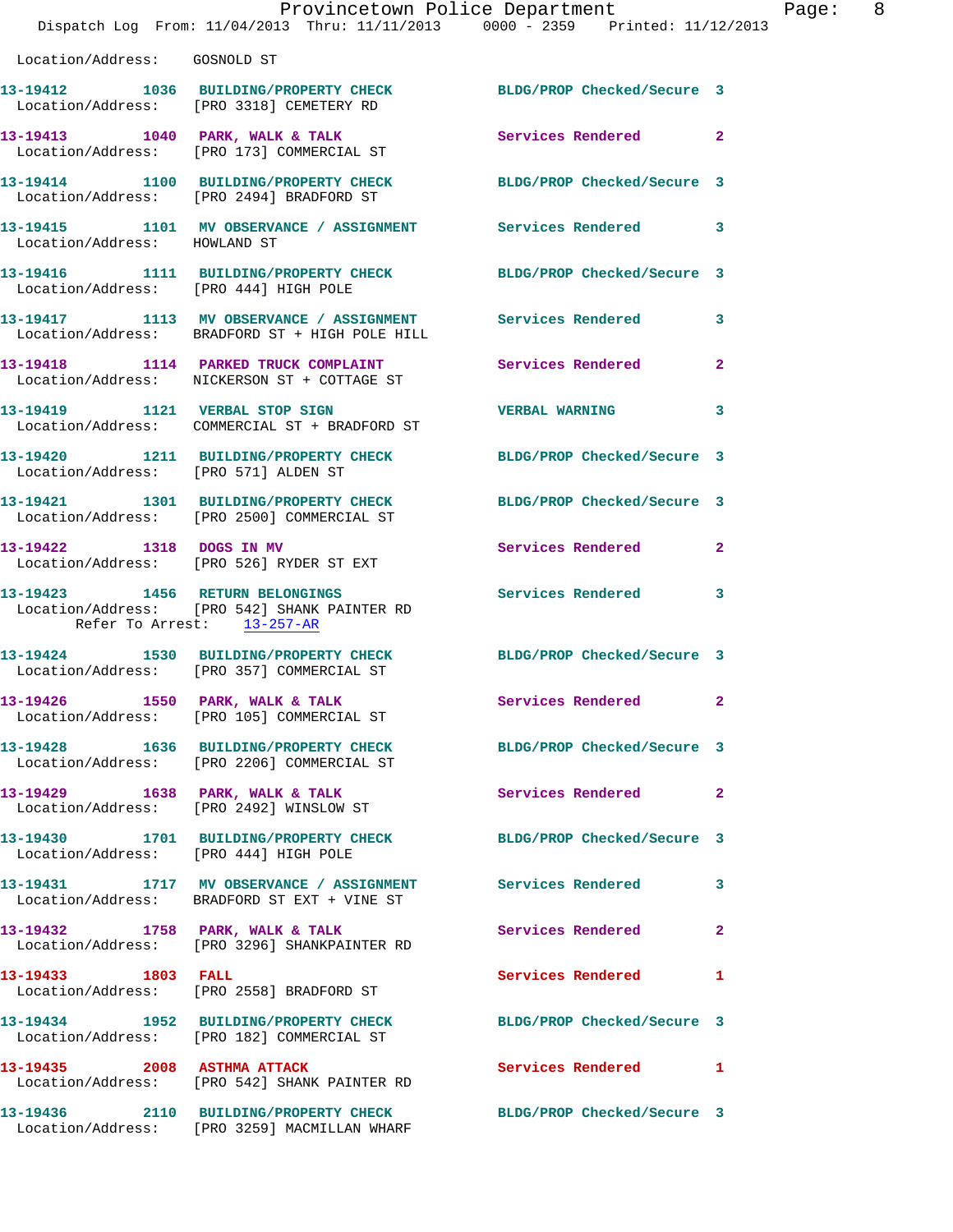|                                                                   | 13-19437 2153 PROPERTY CHECK/ALARM SOUNDING Services Rendered 3<br>Location/Address: [PRO 537] SHANK PAINTER RD  |                            |                                    |    |
|-------------------------------------------------------------------|------------------------------------------------------------------------------------------------------------------|----------------------------|------------------------------------|----|
| Location/Address: [PRO 2543] MACMILLAN                            | 13-19438 2356 BUILDING/PROPERTY CHECK BLDG/PROP Checked/Secure 3                                                 |                            |                                    |    |
| For Date: $11/07/2013$ - Thursday                                 |                                                                                                                  |                            |                                    |    |
|                                                                   | 13-19439 0001 BUILDING/PROPERTY CHECK BLDG/PROP Checked/Secure 3<br>Location/Address: [PRO 1783] FRANKLIN ST     |                            |                                    |    |
|                                                                   | 13-19440 0021 BUILDING/PROPERTY CHECK<br>Location/Address: [PRO 341] COMMERCIAL ST                               | BLDG/PROP Checked/Secure 3 |                                    |    |
|                                                                   | 13-19441 0035 ALARM - GENERAL<br>Location/Address: [PRO 727] BRADFORD ST                                         | False Alarm                | 1                                  |    |
|                                                                   | 13-19442 0045 MV OBSERVANCE / ASSIGNMENT Services Rendered 3<br>Location/Address: BRADFORD ST + STANDISH ST      |                            |                                    |    |
| Location/Address: [PRO 2904] W VINE ST                            | 13-19443 0046 BUILDING/PROPERTY CHECK                                                                            | BLDG/PROP Checked/Secure 3 |                                    |    |
|                                                                   | 13-19444 0047 BUILDING/PROPERTY CHECK<br>Location/Address: [PRO 488] MAYFLOWER ST                                | BLDG/PROP Checked/Secure 3 |                                    |    |
| Location/Address: OLD ANN PAGE WAY                                | 13-19445 0130 BUILDING/PROPERTY CHECK                                                                            | BLDG/PROP Checked/Secure 3 |                                    |    |
| Location/Address: [PRO 2543] MACMILLAN                            | 13-19446 0200 BUILDING/PROPERTY CHECK                                                                            | BLDG/PROP Checked/Secure 3 |                                    |    |
| Location/Address: [PRO 444] HIGH POLE                             | 13-19447 0241 BUILDING/PROPERTY CHECK                                                                            | BLDG/PROP Checked/Secure 3 |                                    |    |
|                                                                   | 13-19448 0508 BUILDING/PROPERTY CHECK BLDG/PROP Checked/Secure 3<br>Location/Address: [PRO 545] SHANK PAINTER RD |                            |                                    |    |
|                                                                   | 13-19449 0520 LOBBY TRAFFIC<br>Location/Address: [PRO 542] SHANK PAINTER RD                                      | Services Rendered          | $\mathbf{2}$                       | 20 |
| Location/Address: [PRO 2] ALDEN ST                                | 13-19450 0553 BUILDING/PROPERTY CHECK BLDG/PROP Checked/Secure 3                                                 |                            |                                    |    |
| Location/Address: [PRO 3287] ROUTE 6                              | 13-19451 0602 BUILDING/PROPERTY CHECK                                                                            | BLDG/PROP Checked/Secure 3 |                                    |    |
| 13-19452 0737 CAT INJURED<br>Location/Address: [PRO 87] CENTER ST |                                                                                                                  | <b>FOLLOW UP</b>           | 2                                  |    |
| 13-19453 0756 AT SCHOOL                                           | Location/Address: [PRO 569] WINSLOW ST                                                                           | Services Rendered          | 3                                  |    |
|                                                                   | 13-19454  0758 BUILDING/PROPERTY CHECK<br>Location/Address: [PRO 2898] JEROME SMITH RD                           | BLDG/PROP Checked/Secure 3 |                                    |    |
| Location/Address: [PRO 3222] ALDEN ST                             | 13-19455 0801 MEDICAL EMERGENCY/TRANSPORT Transported to Hospital 1                                              |                            |                                    |    |
|                                                                   | Location/Address: [PRO 447] JEROME SMITH RD                                                                      |                            | 3                                  |    |
| Location/Address: [PRO 571] ALDEN ST                              | 13-19458 0825 BUILDING/PROPERTY CHECK BLDG/PROP Checked/Secure 3                                                 |                            |                                    |    |
| 13-19459 0829 GENERATOR TEST                                      |                                                                                                                  | No Action Required 3       |                                    |    |
| 13-19460 0835 SPRINKLER REPAIRS                                   |                                                                                                                  | No Action Required 1       | $\sim$ $\sim$ $\sim$ $\sim$ $\sim$ |    |

Location/Address: [PRO 105] COMMERCIAL ST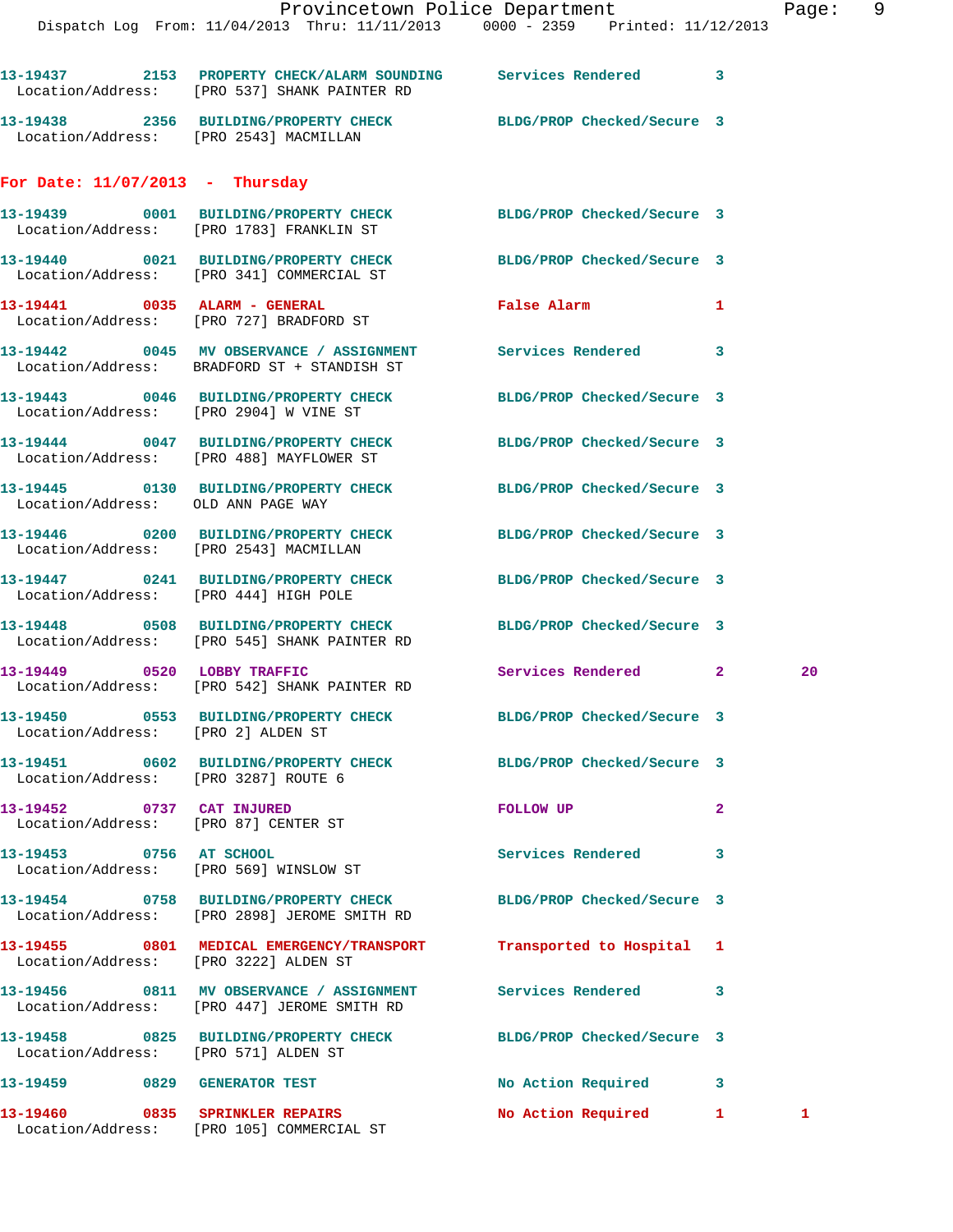|                                                                        | 13-19461 0853 BUILDING/PROPERTY CHECK<br>Location/Address: [PRO 2500] COMMERCIAL ST                          | BLDG/PROP Checked/Secure 3 |                |
|------------------------------------------------------------------------|--------------------------------------------------------------------------------------------------------------|----------------------------|----------------|
| 13-19462 0903 BIKES JUNKED                                             | Location/Address: [PRO 2500] COMMERCIAL ST                                                                   | Services Rendered 2        |                |
| Location/Address: [PRO 3287] ROUTE 6                                   | 13-19463 0904 BUILDING/PROPERTY CHECK                                                                        | BLDG/PROP Checked/Secure 3 |                |
| Location/Address: [PRO 564] BAYBERRY                                   | 13-19465 0918 BUILDING/PROPERTY CHECK                                                                        | BLDG/PROP Checked/Secure 3 |                |
| Location/Address: SHANK PAINTER RD                                     | 13-19466 1006 MV OBSERVANCE / ASSIGNMENT                                                                     | No Action Required         | 3              |
|                                                                        | 13-19467 1013 LARCENY / UNFOUNDED<br>Location/Address: [PRO 547] COMMERCIAL ST                               | Services Rendered          | $\mathbf{2}$   |
|                                                                        | 13-19468 1040 BUILDING/PROPERTY CHECK<br>Location/Address: [PRO 3318] CEMETERY RD                            | BLDG/PROP Checked/Secure 3 |                |
|                                                                        | 13-19469 1118 KEYS FOUND/RETURNED<br>Location/Address: [PRO 1199] COMMERCIAL ST                              | Services Rendered 3        |                |
| 13-19470 1121 COURT RUN                                                | Location/Address: [PRO 542] SHANK PAINTER RD                                                                 | Taken/Referred to Other 3  |                |
|                                                                        | 13-19471 1204 BUILDING/PROPERTY CHECK<br>Location/Address: [PRO 391] COMMERCIAL ST                           | BLDG/PROP Checked/Secure 3 |                |
| 13-19472 1235 MV HEADLIGHTS ON                                         | Location/Address: [PRO 526] RYDER ST EXT                                                                     | Services Rendered 2        |                |
| 13-19473 1307 TREE BRANCH IN ROAD<br>Location/Address: AUNT SUKEYS WAY |                                                                                                              | Taken/Referred to Other 2  |                |
| 13-19474 1312 911 GENERAL<br>Location/Address: [EAS] SE GULL LN        |                                                                                                              | Taken/Referred to Other 1  |                |
| Location/Address: [PRO 2521] ROUTE 6                                   | 13-19475 1332 MV OBSERVANCE / ASSIGNMENT Services Rendered                                                   |                            | 3              |
| 13-19477 1353 FOUND LICENSE PLATE<br>Location/Address: HOWLAND ST      |                                                                                                              | Services Rendered          | $\mathbf{2}$   |
|                                                                        | 13-19476 1354 BUILDING/PROPERTY CHECK<br>Location/Address: [PRO 2206] COMMERCIAL ST                          | BLDG/PROP Checked/Secure 3 |                |
|                                                                        | 13-19478 1408 BUILDING/PROPERTY CHECK BLDG/PROP Checked/Secure 3<br>Location/Address: [PRO 2494] BRADFORD ST |                            |                |
|                                                                        | 13-19479 1413 MEDICAL EMERGENCY/TRANSPORT Services Rendered<br>Location/Address: [PRO 440] HARRY KEMP WAY    |                            | 1              |
| 13-19481 1428 WELL-BEING CHECK                                         | Location/Address: [PRO 155] COMMERCIAL ST                                                                    | Services Rendered 3        |                |
|                                                                        | 13-19482 1502 PARK, WALK & TALK<br>Location/Address: [PRO 105] COMMERCIAL ST                                 | Services Rendered          | $\overline{2}$ |
| 13-19483 1517 PARK, WALK & TALK                                        | Location/Address: [PRO 285] COMMERCIAL ST                                                                    | Services Rendered 2        |                |
|                                                                        | Location/Address: [PRO 106] COMMERCIAL ST                                                                    | BLDG/PROP Checked/Secure 3 |                |
| 13-19485 1708 PARK, WALK & TALK                                        | Location/Address: [PRO 3296] SHANKPAINTER RD                                                                 | Services Rendered 2        |                |
| 13-19486                                                               | 1727 BUILDING/PROPERTY CHECK                                                                                 | BLDG/PROP Checked/Secure 3 |                |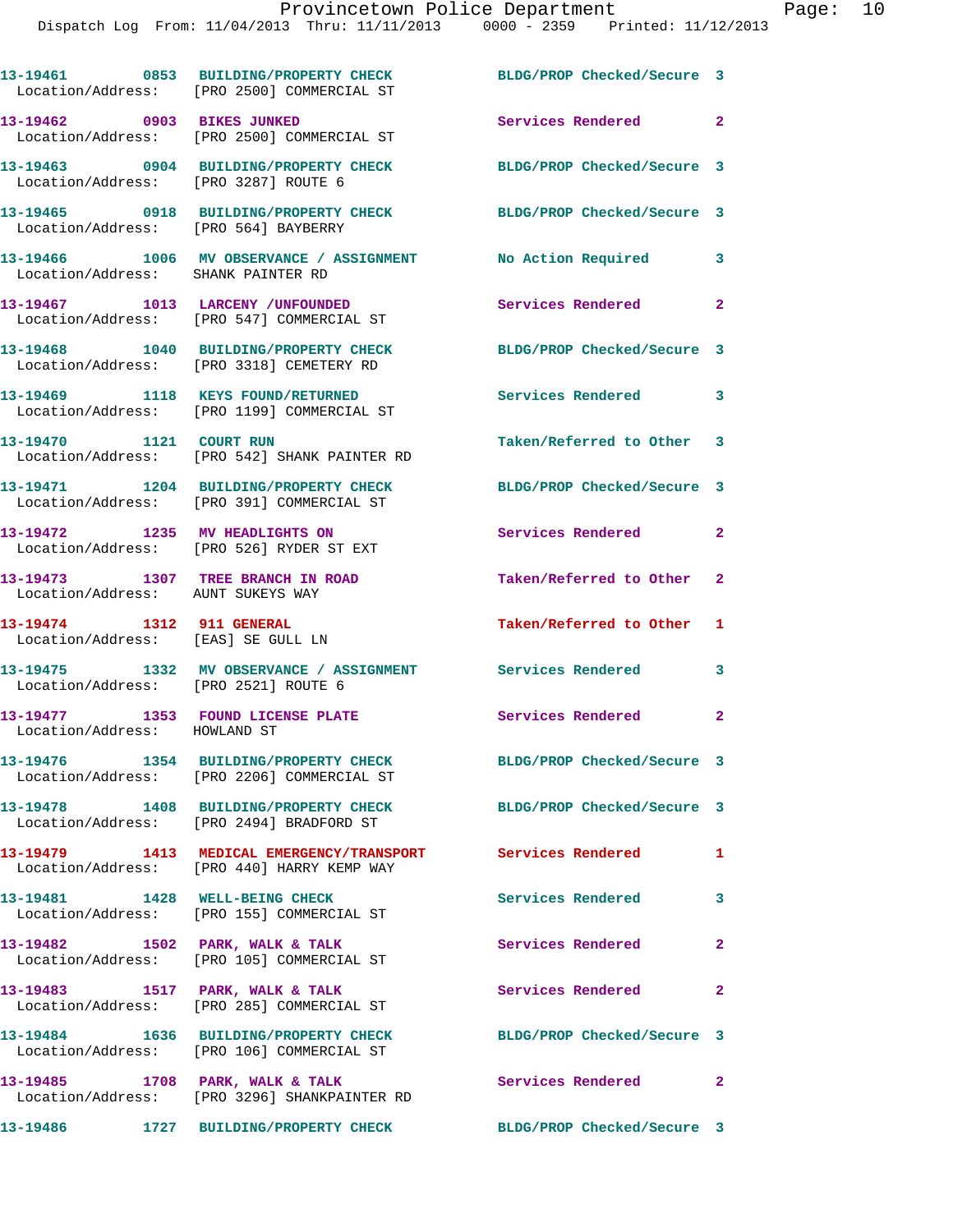|                                      |                                                                                                                   | Provincetown Police Department<br>Dispatch Log From: 11/04/2013 Thru: 11/11/2013 0000 - 2359 Printed: 11/12/2013 | Page: 11 |
|--------------------------------------|-------------------------------------------------------------------------------------------------------------------|------------------------------------------------------------------------------------------------------------------|----------|
|                                      | Location/Address: [PRO 3259] MACMILLAN WHARF                                                                      |                                                                                                                  |          |
|                                      | Location/Address: [PRO 2605] COMMERCIAL ST                                                                        | 13-19487 1838 PARK, WALK & TALK 1998 Services Rendered 2                                                         |          |
| Location/Address: BRADFORD ST EXT    | 13-19488 2015 MV OBSERVANCE / ASSIGNMENT Services Rendered                                                        | $\mathbf{3}$                                                                                                     |          |
| 13-19489 2034 BAR CHECK              | Location/Address: [PRO 399] COMMERCIAL ST                                                                         | Services Rendered 2                                                                                              |          |
|                                      | 13-19490 2050 MEDICAL EMERGENCY<br>Location/Address: [PRO 1969] BRADFORD ST                                       | Transported to Hospital 1                                                                                        |          |
| For Date: $11/08/2013$ - Friday      |                                                                                                                   |                                                                                                                  |          |
|                                      | Location/Address: [PRO 391] COMMERCIAL ST                                                                         | 13-19491 0010 BUILDING/PROPERTY CHECK BLDG/PROP Checked/Secure 3                                                 |          |
|                                      | Location/Address: [PRO 2898] JEROME SMITH RD                                                                      | 13-19492 0020 BUILDING/PROPERTY CHECK BLDG/PROP Checked/Secure 3                                                 |          |
|                                      | 13-19493 0039 BUILDING/PROPERTY CHECK BLDG/PROP Checked/Secure 3<br>Location/Address: [PRO 3296] SHANKPAINTER RD  |                                                                                                                  |          |
|                                      | 13-19494 0045 BUILDING/PROPERTY CHECK BLDG/PROP Checked/Secure 3<br>Location/Address: [PRO 2490] PROVINCELANDS RD |                                                                                                                  |          |
|                                      | Location/Address: [PRO 2928] BRADFORD ST                                                                          | 13-19495 0054 BUILDING/PROPERTY CHECK BLDG/PROP Checked/Secure 3                                                 |          |
|                                      | 13-19496 0058 BUILDING/PROPERTY CHECK BLDG/PROP Checked/Secure 3<br>Location/Address: [PRO 341] COMMERCIAL ST     |                                                                                                                  |          |
|                                      | 13-19497 0148 BUILDING/PROPERTY CHECK BLDG/PROP Checked/Secure 3<br>Location/Address: [PRO 2904] W VINE ST        |                                                                                                                  |          |
|                                      | 13-19498 0232 BUILDING/PROPERTY CHECK BLDG/PROP Checked/Secure 3<br>Location/Address: [PRO 517] RACE POINT RD     |                                                                                                                  |          |
|                                      | Location/Address: [PRO 2206] COMMERCIAL ST                                                                        | 13-19499 0510 BUILDING/PROPERTY CHECK Services Rendered 3                                                        |          |
|                                      | Location/Address: [PRO 1646] WINSLOW ST                                                                           | 13-19500 0537 BUILDING/PROPERTY CHECK BLDG/PROP Checked/Secure 3                                                 |          |
|                                      | 13-19501 0543 LOBBY TRAFFIC<br>Location/Address: [PRO 542] SHANK PAINTER RD                                       | Services Rendered 2                                                                                              | 21       |
|                                      | Location/Address: [PRO 2500] COMMERCIAL ST                                                                        | 13-19502 0548 BUILDING/PROPERTY CHECK BLDG/PROP Checked/Secure 3                                                 |          |
| Location/Address: [PRO 521] ROUTE 6  |                                                                                                                   | 13-19503 0555 BUILDING/PROPERTY CHECK Services Rendered 3                                                        |          |
|                                      | 13-19504 0758 AT SCHOOL<br>Location/Address: [PRO 569] WINSLOW ST                                                 | Services Rendered 3                                                                                              |          |
|                                      | 13-19505 0809 PARK, WALK & TALK<br>Location/Address: [PRO 542] SHANK PAINTER RD                                   | Services Rendered 2                                                                                              |          |
| Location/Address: [PRO 3287] ROUTE 6 |                                                                                                                   | 13-19506 0815 BUILDING/PROPERTY CHECK BLDG/PROP Checked/Secure 3                                                 |          |
|                                      | 13-19507 0816 PET PANTRY<br>Location/Address: [PRO 3296] SHANK PAINTER RD                                         | Services Rendered 3                                                                                              |          |
|                                      | 13-19508 0856 BUILDING/PROPERTY CHECK BLDG/PROP Checked/Secure 3<br>Location/Address: [PRO 2206] COMMERCIAL ST    |                                                                                                                  |          |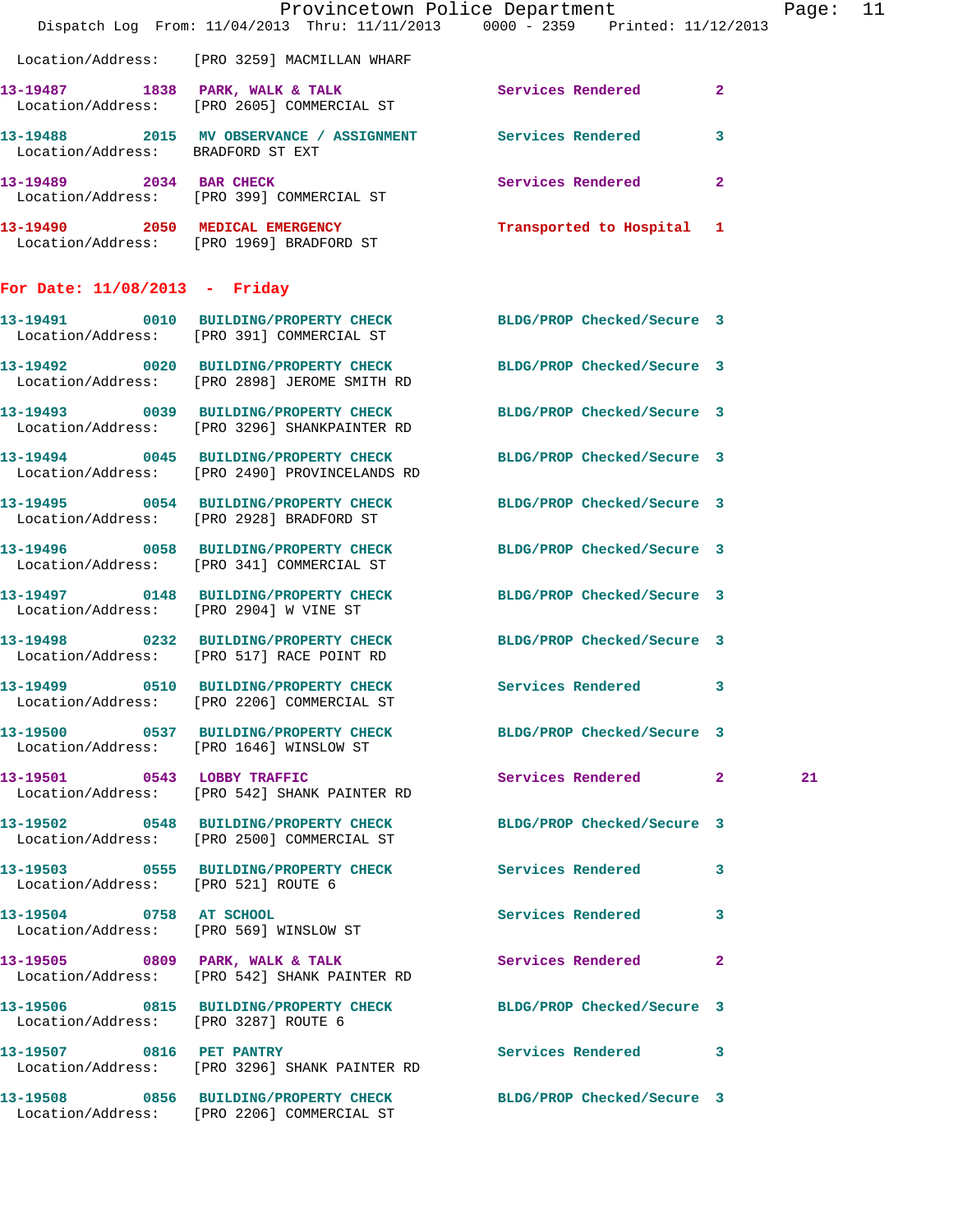|                                                                                                  | Provincetown Police Department<br>Dispatch Log From: 11/04/2013 Thru: 11/11/2013 0000 - 2359 Printed: 11/12/2013 |                          |                |
|--------------------------------------------------------------------------------------------------|------------------------------------------------------------------------------------------------------------------|--------------------------|----------------|
|                                                                                                  | 13-19510 0942 PARK, WALK & TALK Services Rendered<br>Location/Address: [PRO 314] COMMERCIAL ST                   |                          | $\overline{2}$ |
| 13-19511 0959 INJURED BIRD                                                                       | Location/Address: [PRO 260] COMMERCIAL ST                                                                        | Could Not Locate         | $\overline{a}$ |
|                                                                                                  | 13-19512 1000 SUSPICIOUS ACTIVITY<br>Location/Address: [PRO 349] COMMERCIAL ST                                   | No Action Required       | $\mathbf{2}$   |
| 13-19513 1017 ALARM - FIRE                                                                       | Location/Address: [PRO 2167] COMMERCIAL ST                                                                       | <b>False Alarm</b>       | 1              |
| Location/Address: [PRO 571] ALDEN ST                                                             | 13-19514 1018 BUILDING/PROPERTY CHECK BLDG/PROP Checked/Secure 3                                                 |                          |                |
|                                                                                                  | 13-19515 1033 BUILDING/PROPERTY CHECK BLDG/PROP Checked/Secure 3<br>Location/Address: [PRO 2494] BRADFORD ST     |                          |                |
|                                                                                                  | 13-19516 1037 MV OBSERVANCE / ASSIGNMENT Services Rendered<br>Location/Address: HOWLAND ST                       |                          | 3              |
|                                                                                                  | 13-19517 1052 NOISE COMPLAINT<br>Location/Address: [PRO 2217] COMMERCIAL ST                                      | Unfounded                | 3              |
|                                                                                                  | 13-19518 1124 BUILDING/PROPERTY CHECK BLDG/PROP Checked/Secure 3<br>Location/Address: [PRO 1783] FRANKLIN ST     |                          |                |
| Location: ROUTE 6 I/B                                                                            | 13-19519 1159 MV OBSERVANCE / ASSIGNMENT Services Rendered                                                       |                          | 3              |
| 13-19520 1214 VERBAL SPEED                                                                       | Location/Address: [PRO 2479] ROUTE 6                                                                             | <b>VERBAL WARNING</b>    | 3              |
|                                                                                                  | 13-19521 1236 DISORDERLY COMPLAINT<br>Location/Address: [PRO 175] COMMERCIAL ST                                  | <b>SPOKEN TO</b>         | $\mathbf{2}$   |
|                                                                                                  | 13-19522 1251 PROPERTY DISPOSAL<br>Location/Address: [PRO 542] SHANK PAINTER RD                                  | Services Rendered        | 3              |
|                                                                                                  | 13-19523 1330 BUILDING/PROPERTY CHECK BLDG/PROP Checked/Secure 3<br>Location/Address: [PRO 2206] COMMERCIAL ST   |                          |                |
| 13-19524 1334 MVA/MINOR<br>Location/Address: [PRO 569] WINSLOW ST<br>Refer To Accident: 13-71-AC |                                                                                                                  | Services Rendered        | 1              |
|                                                                                                  | 13-19525 1429 SERVE RESTRAINING ORDER<br>Location/Address: [PRO 2362] BRADFORD ST                                | SPOKEN TO                | 2              |
|                                                                                                  | 13-19526 1521 SERVE RESTRAINING ORDER<br>Location/Address: [PRO 2362] BRADFORD ST                                | Could Not Locate         | 2              |
| Location/Address: COMMERCIAL ST                                                                  | 13-19527 1534 PARK, WALK & TALK                                                                                  | <b>Services Rendered</b> | 2              |
| Location/Address: [PRO 2513] ROUTE 6                                                             | 13-19528 1629 MV OBSERVANCE / ASSIGNMENT Services Rendered                                                       |                          | 3              |
| 13-19529 1636 MV STOP<br>Location/Address: ROUTE 6 + SNAIL RD                                    |                                                                                                                  | <b>VERBAL WARNING</b>    | 3              |
| Location/Address: [PRO 94] BRADFORD ST                                                           | 13-19530 1703 MV OBSERVANCE / ASSIGNMENT Services Rendered                                                       |                          | 3              |
| Location/Address: [PRO 3259] MACMILLAN                                                           | 13-19531 1736 BUILDING/PROPERTY CHECK Services Rendered                                                          |                          | 3              |
|                                                                                                  | 13-19532 1741 BUILDING/PROPERTY CHECK BLDG/PROP Checked/Secure 3<br>Location/Address: [PRO 1002] MONTELLO ST     |                          |                |
| 13-19533 1743 MV STOP/CIT 89/2                                                                   |                                                                                                                  | Citation/Warning Issued  | 3              |

Page:  $12$ <br> $13$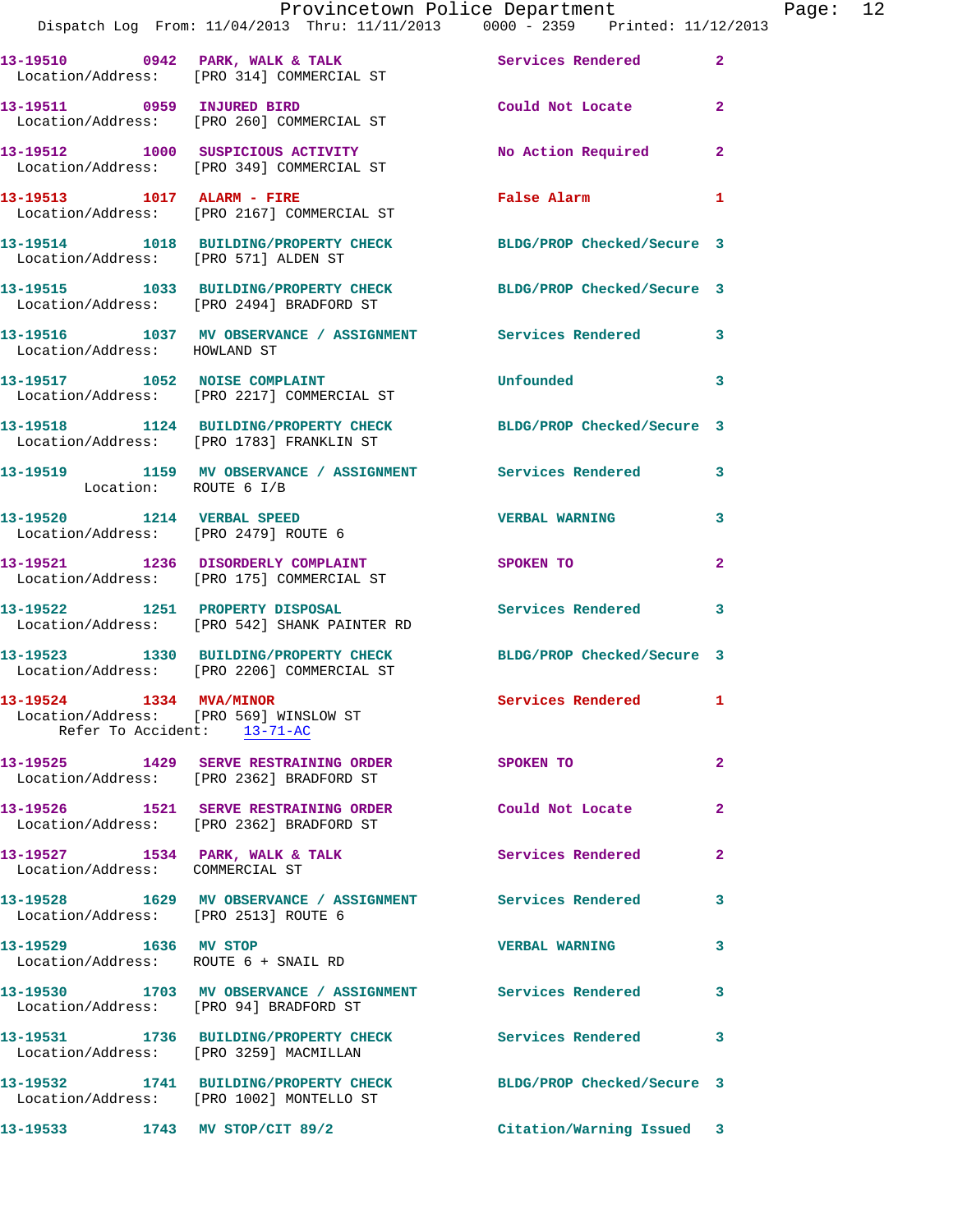|                                      |                                                                                                                  | Provincetown Police Department<br>Dispatch Log From: 11/04/2013 Thru: 11/11/2013 0000 - 2359 Printed: 11/12/2013 | Page: 13 |
|--------------------------------------|------------------------------------------------------------------------------------------------------------------|------------------------------------------------------------------------------------------------------------------|----------|
|                                      | Location/Address: SHANK PAINTER RD + BRADFORD ST                                                                 |                                                                                                                  |          |
|                                      | 13-19534 1807 MV STOP/WARRANT<br>Location/Address: CONWELL ST + HARRY KEMP WAY<br>Refer To Arrest: 13-267-AR     | Arrest(s) Made 3                                                                                                 |          |
|                                      | 13-19535 1845 BUILDING/PROPERTY CHECK BLDG/PROP Checked/Secure 3<br>Location/Address: [PRO 1638] COMMERCIAL ST   |                                                                                                                  |          |
|                                      | 13-19536 1903 MV STOP/VERBAL 89/11 7 VERBAL WARNING 3<br>Location/Address: RYDER ST + BRADFORD ST                |                                                                                                                  |          |
|                                      | 13-19537 2000 BUILDING/PROPERTY CHECK BLDG/PROP Checked/Secure 3<br>Location/Address: [PRO 1638] COMMERCIAL ST   |                                                                                                                  |          |
|                                      | 13-19538 2017 BUILDING/PROPERTY CHECK BLDG/PROP Checked/Secure 3<br>Location/Address: WEST FRANKLIN ST           |                                                                                                                  |          |
|                                      | 13-19539 2141 BUILDING/PROPERTY CHECK BLDG/PROP Checked/Secure 3<br>Location/Address: [PRO 2206] COMMERCIAL ST   |                                                                                                                  |          |
|                                      | 13-19540 2142 BUILDING/PROPERTY CHECK BLDG/PROP Checked/Secure 3<br>Location/Address: [PRO 58] BRADFORD ST       |                                                                                                                  |          |
|                                      | 13-19541 2148 BUILDING/PROPERTY CHECK BLDG/PROP Checked/Secure 3<br>Location/Address: [PRO 1778] SHANKPAINTER RD |                                                                                                                  |          |
| Location/Address: [PRO 3287] ROUTE 6 | 13-19542 2227 BUILDING/PROPERTY CHECK Services Rendered 3                                                        |                                                                                                                  |          |
|                                      | 13-19543 2345 MEDICAL EMERGENCY<br>Location/Address: [PRO 886] CONWAY ST                                         | Transported to Hospital 1                                                                                        |          |
| For Date: $11/09/2013$ - Saturday    |                                                                                                                  |                                                                                                                  |          |
|                                      | 13-19545 0009 BUILDING/PROPERTY CHECK Services Rendered 3<br>Location/Address: [PRO 2206] COMMERCIAL ST          |                                                                                                                  |          |
|                                      | 13-19546 0030 BUILDING/PROPERTY CHECK<br>Location/Address: [PRO 2543] MACMILLAN                                  | BLDG/PROP Checked/Secure 3                                                                                       |          |
| Location/Address: OLD ANN PAGE WAY   | 13-19548 0050 BUILDING/PROPERTY CHECK                                                                            | BLDG/PROP Checked/Secure 3                                                                                       |          |
|                                      | 13-19549 0122 BUILDING/PROPERTY CHECK Services Rendered 3<br>Location/Address: [PRO 2490] PROVINCELANDS RD       |                                                                                                                  |          |
|                                      | 13-19550 0140 BUILDING/PROPERTY CHECK BLDG/PROP Checked/Secure 3<br>Location/Address: [PRO 2904] W VINE ST       |                                                                                                                  |          |
|                                      | 13-19551 0144 MV OBSERVANCE / ASSIGNMENT Services Rendered 3<br>Location/Address: [PRO 391] COMMERCIAL ST        |                                                                                                                  |          |
|                                      | 13-19552 0144 BUILDING/PROPERTY CHECK BLDG/PROP Checked/Secure 3<br>Location/Address: [PRO 2928] BRADFORD ST     |                                                                                                                  |          |
|                                      | 13-19553 0547 BUILDING/PROPERTY CHECK Services Rendered 3<br>Location/Address: [PRO 391] COMMERCIAL ST           |                                                                                                                  |          |
|                                      | 13-19554 0551 BUILDING/PROPERTY CHECK Services Rendered 3<br>Location/Address: [PRO 391] COMMERCIAL ST           |                                                                                                                  |          |
|                                      | 13-19555 0557 LOBBY TRAFFIC<br>Location/Address: [PRO 542] SHANK PAINTER RD                                      | Services Rendered 2                                                                                              | 6        |
|                                      | 13-19556 0600 FLIGHT COVERAGE<br>Location/Address: [PRO 516] RACE POINT RD                                       | Services Rendered 2                                                                                              |          |
|                                      | 13-19558 0725 BUILDING/PROPERTY CHECK                                                                            | BLDG/PROP Checked/Secure 3                                                                                       |          |

Location/Address: [PRO 3287] ROUTE 6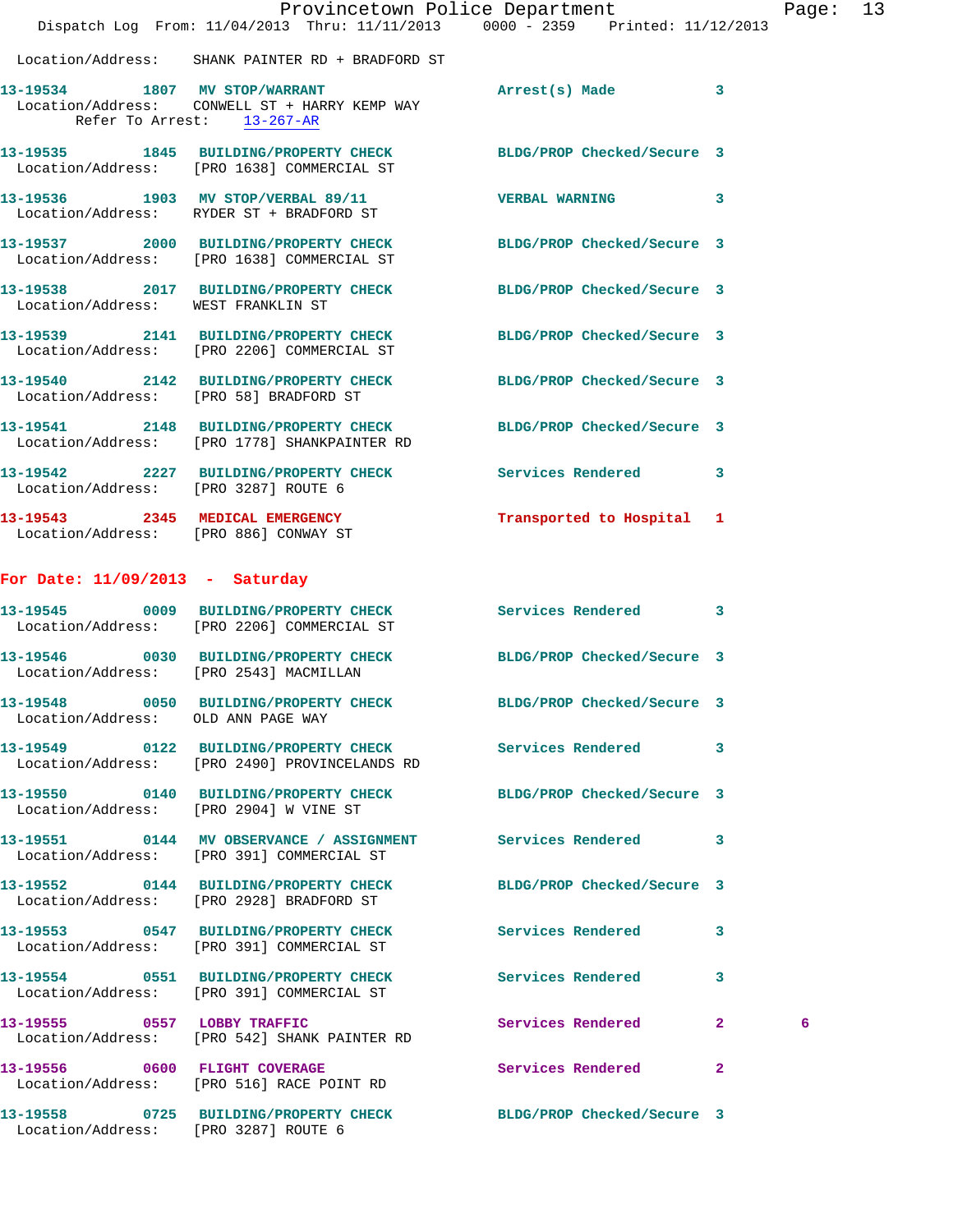**13-19557 0747 M/V VS DEER Services Rendered 1**  Location/Address: [PRO 2513] ROUTE 6 Refer To Accident: 13-72-AC **13-19559 0810 SERVICE CALL Services Rendered 3**  Location/Address: [PRO 542] SHANK PAINTER RD Refer To Arrest: 13-267-AR **13-19560 0845 BUILDING/PROPERTY CHECK BLDG/PROP Checked/Secure 3**  Location/Address: [PRO 564] BAYBERRY 13-19562 0903 MV COMPLAINT **Services Rendered** 2 Location/Address: [PRO 3456] RYDER ST EXT **13-19561 0911 SERVE HARASSMENT ORDER Could Not Locate 2**  Location/Address: [PRO 2362] BRADFORD ST **13-19563 0945 LARCENY /FORGERY/ FRAUD Services Rendered 2**  Location/Address: [PRO 3259] MACMILLAN WHARF **13-19564 1011 ASSIST CITIZEN SPOKEN TO 3**  Location/Address: [PRO 3632] COMMERCIAL ST **13-19565 1025 MV OBSERVANCE / ASSIGNMENT Services Rendered 3**  Location/Address: [PRO 2521] ROUTE 6 **13-19566 1028 SYNCOPAL EPISODE Transported to Hospital 1**  Location/Address: [PRO 520] SANDY HILL LN **13-19567 1039 DR ORDERED TRANSPORT Transported to Hospital 1**  Location/Address: [PRO 440] HARRY KEMP WAY **13-19568 1045 MV STOP VERBAL WARNING 3**  Location/Address: BRADFORD ST + ANTHONY ST **13-19569 1049 BUILDING/PROPERTY CHECK BLDG/PROP Checked/Secure 3**  Location/Address: [PRO 2494] BRADFORD ST **13-19571 1112 BUILDING/PROPERTY CHECK BLDG/PROP Checked/Secure 3**  Location/Address: [PRO 1783] FRANKLIN ST **13-19572 1124 MV OBSERVANCE / ASSIGNMENT No Action Required 3**  Location/Address: BRADFORD ST + STANDISH ST 13-19573 1135 MV COMPLAINT **1135 Services Rendered** 2 Location/Address: [PRO 105] COMMERCIAL ST **13-19574 1139 MV OBSERVANCE / ASSIGNMENT Services Rendered 3**  Location/Address: [PRO 2952] SHANKPAINTER RD **13-19576 1210 MV STOP VERBAL WARNING 3**  Location/Address: [PRO 37] BRADFORD ST **13-19577 1212 ASSIST AGENCY / MUTUAL AID Services Rendered 3**  Location/Address: [PRO 1892] SHANK PAINTER RD 13-19578 1218 PARK, WALK & TALK 120 No Action Required 2 Location: [PRO 3431] LOPES SQUARE **13-19579 1237 LOOSE DOG Services Rendered 2**  Location/Address: [PRO 547] COMMERCIAL ST **13-19580 1343 BUILDING/PROPERTY CHECK BLDG/PROP Checked/Secure 3**  Location/Address: [PRO 2898] JEROME SMITH RD **13-19581 1343 MV STOP VERBAL WARNING 3**  Location/Address: BRADFORD ST + STANDISH ST **13-19582 1344 STAFF AT HIGH SCHOOL Services Rendered 3**  Location/Address: [PRO 569] WINSLOW ST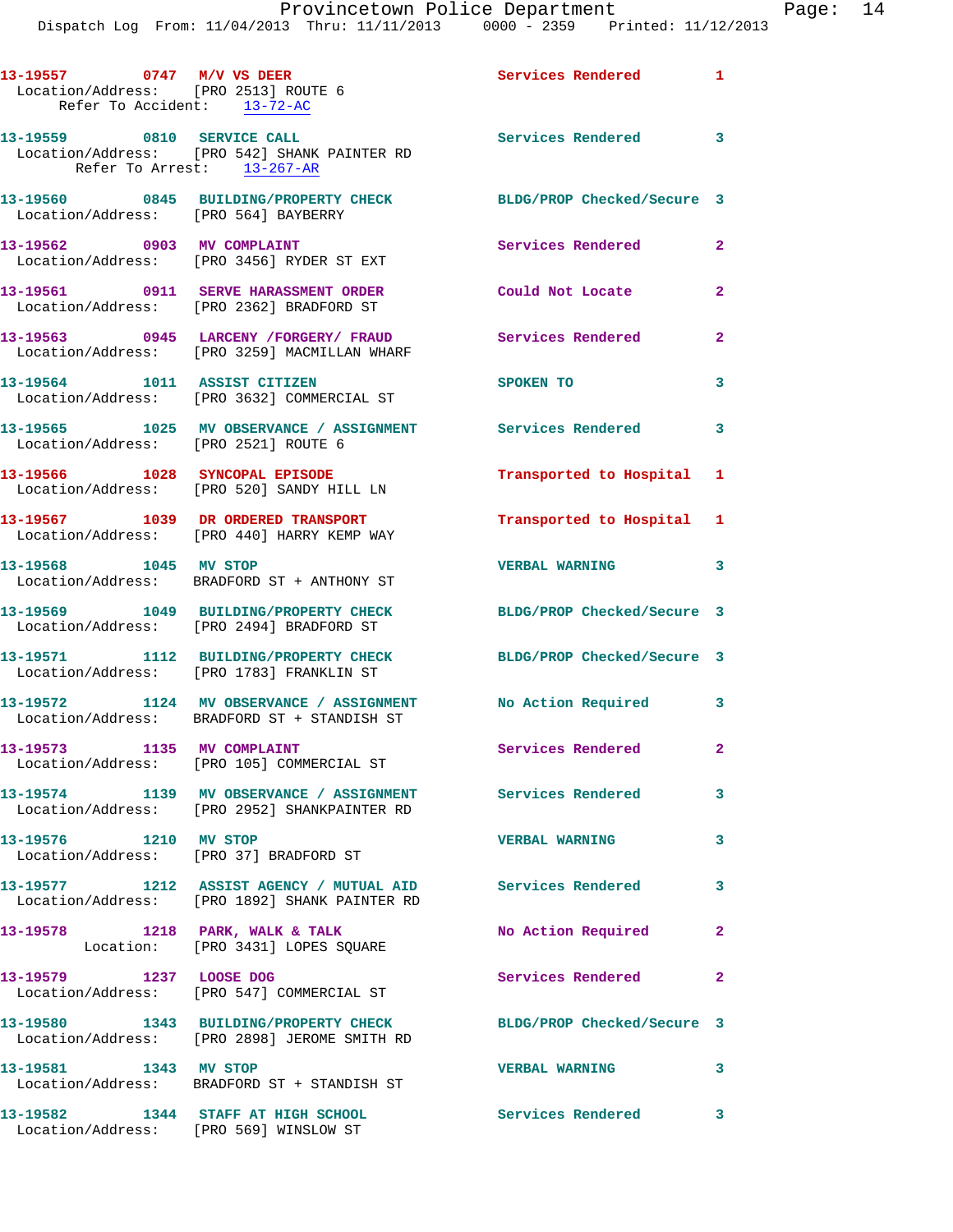Dispatch Log From: 11/04/2013 Thru: 11/11/2013 0

| : Department                       |   | Page |
|------------------------------------|---|------|
| $000 - 2359$ Printed: $11/12/2013$ |   |      |
|                                    |   |      |
|                                    |   |      |
| <b>VERBAL WARNING</b>              | 3 |      |
|                                    |   |      |
|                                    |   |      |
| Services Rendered                  | ٦ |      |
|                                    |   |      |
|                                    |   |      |

**13-19586 1522 MEDICAL EMERGENCY Transported to Hospital 1**  Location/Address: [PRO 2539] RYDER ST **13-19588 1547 MV STOP VERBAL WARNING 3** 

Location/Address: [PRO 197] COMMERCIAL ST

Location: [PRO 3431] LOPES SQUARE

Location/Address: [PRO 385] COMMERCIAL ST

**13-19589 1553 MV STOP/VERBAL 90/20 VERBAL WARNING 3**  Location/Address: BRADFORD ST + BANGS ST

**13-19583 1351 MV STOP** 

13-19584 **1434 SERVICE CALL** 

**13-19590 1600 MV OBSERVANCE / ASSIGNMENT Services Rendered 3**  Location/Address: [PRO 2513] ROUTE 6

**13-19591 1601 BUILDING/PROPERTY CHECK Services Rendered 3**  Location/Address: [PRO 3318] CEMETERY RD

13-19592 1632 MV COMPLAINT **15-19592** 1632 Services Rendered 2 Location/Address: [PRO 526] RYDER ST EXT

Location/Address: [PRO 440] HARRY KEMP WAY

Location/Address: [PRO 440] HARRY KEMP WAY

Location/Address: COMMERCIAL ST

**13-19608 2038 MV OBSERVANCE / ASSIGNMENT Services Rendered 3** 

**13-19610 2135 MEDICAL EMERGENCY PATIENT REFUSAL 1** 

**13-19593 1656 ASSIST CITIZEN Services Rendered 3** 

**13-19594 1712 MEDICAL EMERGENCY/DOT Transported to Hospital 1** 

**13-19596 1725 PARK, WALK & TALK Services Rendered 2** 

**13-19598 1744 BUILDING/PROPERTY CHECK Services Rendered 3**  Location/Address: [PRO 75] CAPTAIN BERTIE RD

**13-19599 1753 MV OBSERVANCE / ASSIGNMENT Services Rendered 3**  Location/Address: [PRO 94] BRADFORD ST

**13-19600 1804 BUILDING/PROPERTY CHECK BLDG/PROP Checked/Secure 3**  Location/Address: [PRO 1783] FRANKLIN ST

**13-19601 1812 MV OBSERVANCE / ASSIGNMENT Services Rendered 3**  Location/Address: [PRO 2494] BRADFORD ST

**13-19602 1853 BUILDING/PROPERTY CHECK BLDG/PROP Checked/Secure 3**  Location/Address: [PRO 519] RACE POINT RD

**13-19603 1916 BUILDING/PROPERTY CHECK BLDG/PROP Checked/Secure 3**  Location/Address: [PRO 1778] SHANKPAINTER RD

**13-19604 2006 BUILDING/PROPERTY CHECK BLDG/PROP Checked/Secure 3**  Location/Address: [PRO 1646] WINSLOW ST

**13-19605 2006 BUILDING/PROPERTY CHECK BLDG/PROP Checked/Secure 3**  Location/Address: [PRO 2206] COMMERCIAL ST

**13-19606 2015 BUILDING/PROPERTY CHECK Services Rendered 3**  Location/Address: [PRO 564] BAYBERRY

**13-19607 2019 MV OBSERVANCE / ASSIGNMENT Services Rendered 3**  Location/Address: [PRO 2521] ROUTE 6

Location/Address: [PRO 2513] ROUTE 6

**13-19609 2042 MV OBSERVANCE / ASSIGNMENT Services Rendered 3**  Location/Address: SHANKPAINTER RD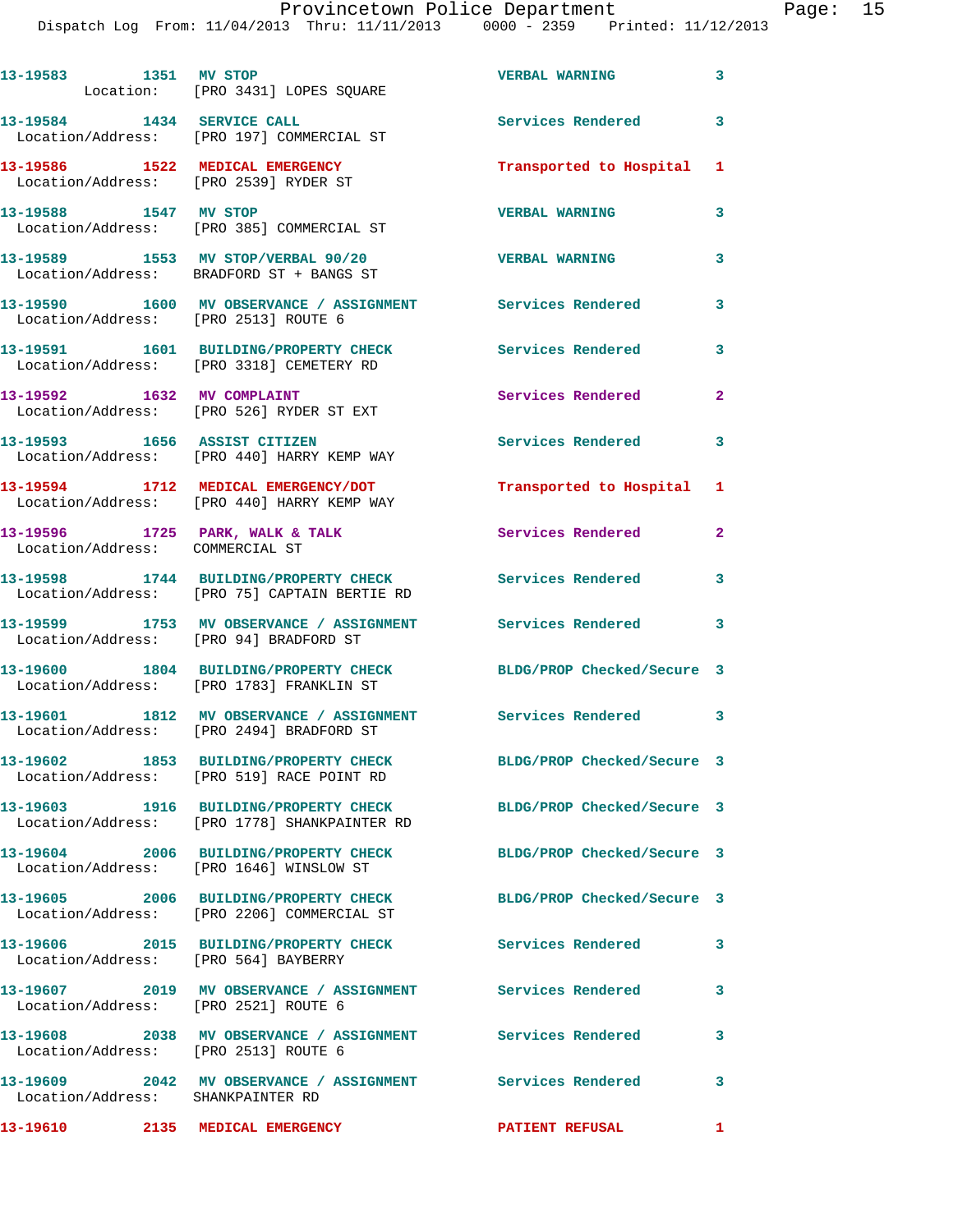|                                      | Dispatch Log From: 11/04/2013 Thru: 11/11/2013 0000 - 2359 Printed: 11/12/2013                                   | Provincetown Police Department | Page: 16       |
|--------------------------------------|------------------------------------------------------------------------------------------------------------------|--------------------------------|----------------|
|                                      | Location/Address: [OT 597] COMMERCIAL ST                                                                         |                                |                |
|                                      | 13-19611 2151 LARCENY / FORGERY / FRAUD No Action Required 2<br>Location/Address: [PRO 399] COMMERCIAL ST        |                                |                |
|                                      | 13-19612 2331 BUILDING/PROPERTY CHECK BLDG/PROP Checked/Secure 3<br>Location/Address: [PRO 175] COMMERCIAL ST    |                                |                |
| For Date: $11/10/2013$ - Sunday      |                                                                                                                  |                                |                |
|                                      | 13-19613 0000 LOBBY TRAFFIC<br>Location/Address: [PRO 542] SHANK PAINTER RD                                      | Services Rendered 2            | 11             |
|                                      | 13-19614 0004 PARK, WALK & TALK 3 Services Rendered 2<br>Location/Address: [PRO 3421] COMMERCIAL ST              |                                |                |
|                                      | 13-19615 0010 MV OBSERVANCE / ASSIGNMENT Services Rendered 3<br>Location/Address: [PRO 2952] SHANKPAINTER RD     |                                |                |
|                                      | 13-19616 0056 MEDICAL EMERGENCY<br>Location/Address: [PRO 2162] COMMERCIAL ST                                    | Transported to Hospital 1      |                |
|                                      | 13-19617 0125 BUILDING/PROPERTY CHECK BLDG/PROP Checked/Secure 3<br>Location/Address: [PRO 1638] COMMERCIAL ST   |                                |                |
|                                      | 13-19618 0138 PARK, WALK & TALK Services Rendered 2<br>Location/Address: [PRO 165] COMMERCIAL ST                 |                                |                |
|                                      | 13-19619 0342 REQ SPEAK W/P.O.<br>Location/Address: [PRO 2227] BRADFORD ST                                       | SPOKEN TO 3                    |                |
|                                      | 13-19620 0507 BUILDING/PROPERTY CHECK BLDG/PROP Checked/Secure 3<br>Location/Address: [PRO 2206] COMMERCIAL ST   |                                |                |
|                                      | 13-19621 0549 BUILDING/PROPERTY CHECK BLDG/PROP Checked/Secure 3<br>Location/Address: [PRO 1778] SHANKPAINTER RD |                                |                |
|                                      | 13-19622 0701 PARKING COMPLAINT / GENERAL Services Rendered 3<br>Location/Address: [PRO 2637] COMMERCIAL ST      |                                |                |
|                                      | 13-19623 0702 SEA MAMMAL ON BEACH Services Rendered 2<br>Location/Address: [PRO 132] COMMERCIAL ST               |                                |                |
|                                      | 13-19624 0741 BUILDING/PROPERTY CHECK BLDG/PROP Checked/Secure 3<br>Location/Address: [PRO 526] RYDER ST         |                                |                |
| Location/Address: [PRO 564] BAYBERRY | 13-19625 0808 BUILDING/PROPERTY CHECK BLDG/PROP Checked/Secure 3                                                 |                                |                |
|                                      | 13-19626 0911 BUILDING/PROPERTY CHECK BLDG/PROP Checked/Secure 3<br>Location/Address: [PRO 1783] FRANKLIN ST     |                                |                |
|                                      | 13-19627 0928 MV OBSERVANCE / ASSIGNMENT VERBAL WARNING<br>Location/Address: BRADFORD ST + HOWLAND ST            | 3                              |                |
|                                      | 13-19628 0930 MV OBSERVANCE / ASSIGNMENT No Action Required 3<br>Location/Address: BRADFORD ST + STANDISH ST     |                                |                |
| 13-19629 0932 MV STOP                | Location/Address: [PRO 1886] BRADFORD ST                                                                         | VERBAL WARNING 3               |                |
| Refer To Arrest: 13-268-AR           | 13-19630 0950 HARASSMENT/DRINK<br>Location/Address: [PRO 542] SHANK PAINTER RD                                   | SPOKEN TO                      | $\overline{2}$ |
| Location/Address: HARRY KEMP WAY     | 13-19631 0957 MEDICAL EMERGENCY No Action Required 1                                                             |                                |                |
|                                      | 13-19632 1032 BUILDING/PROPERTY CHECK BLDG/PROP Checked/Secure 3<br>Location/Address: [PRO 175] COMMERCIAL ST    |                                |                |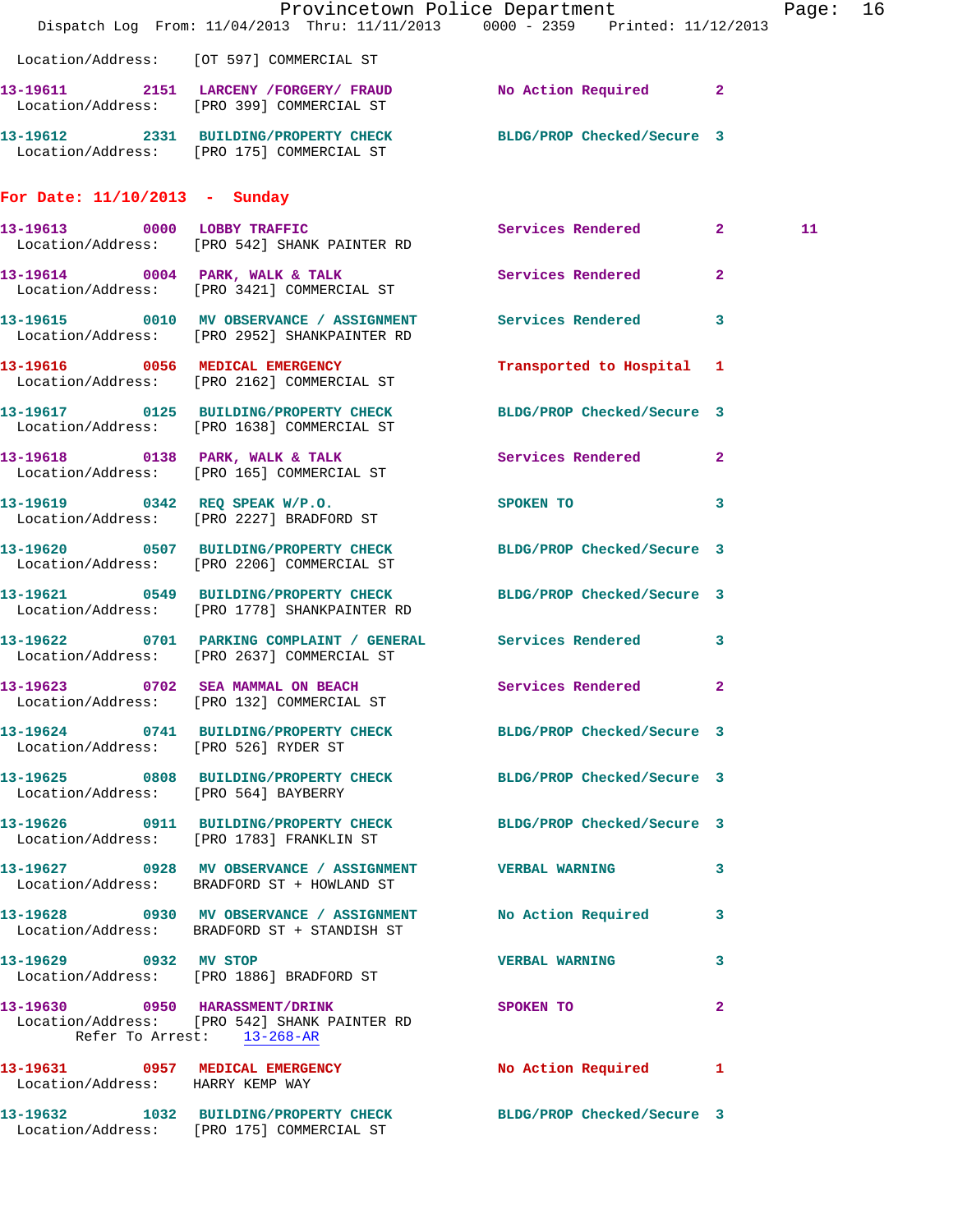Dispatch Log From: 11/04/2013 Thru: 11/11/2013 0000 - 2359 Printed: 11/12/2013

|                                 | 13-19633 1032 COMPLAINT/EMPLOYER<br>Location/Address: [PRO 542] SHANK PAINTER RD                              | Services Rendered 3        |              |
|---------------------------------|---------------------------------------------------------------------------------------------------------------|----------------------------|--------------|
|                                 | 13-19634 1050 ANNOYING PHONE CALLS<br>Location/Address: [PRO 1554] COMMERCIAL ST                              | <b>SPOKEN TO</b>           | 3            |
| Location/Address: COMMERCIAL ST | 13-19635 1140 FOUND BAG ON BEACH                                                                              | <b>Services Rendered</b>   | 3            |
|                                 | 13-19636 1227 MEDICAL EMERGENCY<br>Location/Address: [PRO 1509] BRADFORD ST                                   | Transported to Hospital 1  |              |
|                                 | 13-19637 1246 BUILDING/PROPERTY CHECK<br>Location/Address: [PRO 519] RACE POINT RD                            | BLDG/PROP Checked/Secure 3 |              |
| 13-19638 1306 FOLLOW UP         | Location/Address: [PRO 3461] COMMERCIAL ST<br>Refer To Arrest: 13-268-AR                                      | Arrest(s) Made             | $\mathbf{2}$ |
|                                 | 13-19640 1310 MV OBSERVANCE / ASSIGNMENT No Action Required 3<br>Location/Address: BRADFORD ST + STANDISH ST  |                            |              |
| 13-19641 1440 MV ACCIDENT       | Location/Address: [PRO 175] COMMERCIAL ST                                                                     | Services Rendered          | $\mathbf{1}$ |
|                                 | 13-19642 1514 MV OBSERVANCE / ASSIGNMENT Services Rendered<br>Location/Address: [PRO 2513] ROUTE 6            |                            | 3            |
| 13-19643 1541 MV STOP           | Location/Address: [PRO 2521] ROUTE 6                                                                          | <b>VERBAL WARNING</b>      | 3            |
|                                 | 13-19644 1618 BUILDING/PROPERTY CHECK<br>Location/Address: [PRO 391] COMMERCIAL ST                            | Services Rendered          | 3            |
|                                 | 13-19645 1626 ASSIST AGENCY / MUTUAL AID Services Rendered<br>Location/Address: [PRO 2521] ROUTE 6            |                            | 3            |
|                                 | 13-19646 1639 TRANSPORT TO BHOC<br>Location/Address: [PRO 542] SHANK PAINTER RD<br>Refer To Arrest: 13-268-AR | Services Rendered 3        |              |
|                                 | 13-19647 1643 BUILDING/PROPERTY CHECK BLDG/PROP Checked/Secure 3<br>Location/Address: [PRO 1783] FRANKLIN ST  |                            |              |
|                                 | 13-19648 1705 ASSIST AGENCY / MUTUAL AID<br>Location/Address: [PRO 542] SHANK PAINTER RD                      | Services Rendered          |              |
|                                 | 13-19649 1742 REASSURANCE/HOLD PROPERTY Services Rendered<br>Location/Address: [PRO 246] COMMERCIAL ST        |                            | 3            |
|                                 | 13-19650 1838 BUILDING/PROPERTY CHECK<br>Location/Address: [PRO 2898] JEROME SMITH RD                         | BLDG/PROP Checked/Secure 3 |              |
|                                 | 13-19651 1850 TATTERED FLAG                                                                                   | <b>Services Rendered</b>   | 3            |
|                                 | 13-19652 1935 MV OBSERVANCE / ASSIGNMENT Services Rendered<br>Location/Address: BRADFORD ST + RYDER ST        |                            | 3            |
|                                 | 13-19653 2003 MV OBSERVANCE / ASSIGNMENT Services Rendered<br>Location/Address: [PRO 2479] ROUTE 6            |                            | 3            |
|                                 | 13-19654 2018 MV OBSERVANCE / ASSIGNMENT<br>Location/Address: BRADFORD ST + HOWLAND ST                        | <b>Services Rendered</b>   | 3            |
|                                 | 13-19655 2031 BUILDING/PROPERTY CHECK<br>Location/Address: [PRO 519] RACE POINT RD                            | BLDG/PROP Checked/Secure 3 |              |
| Location/Address: WEST VINE ST  | 13-19656 2058 BUILDING/PROPERTY CHECK                                                                         | BLDG/PROP Checked/Secure 3 |              |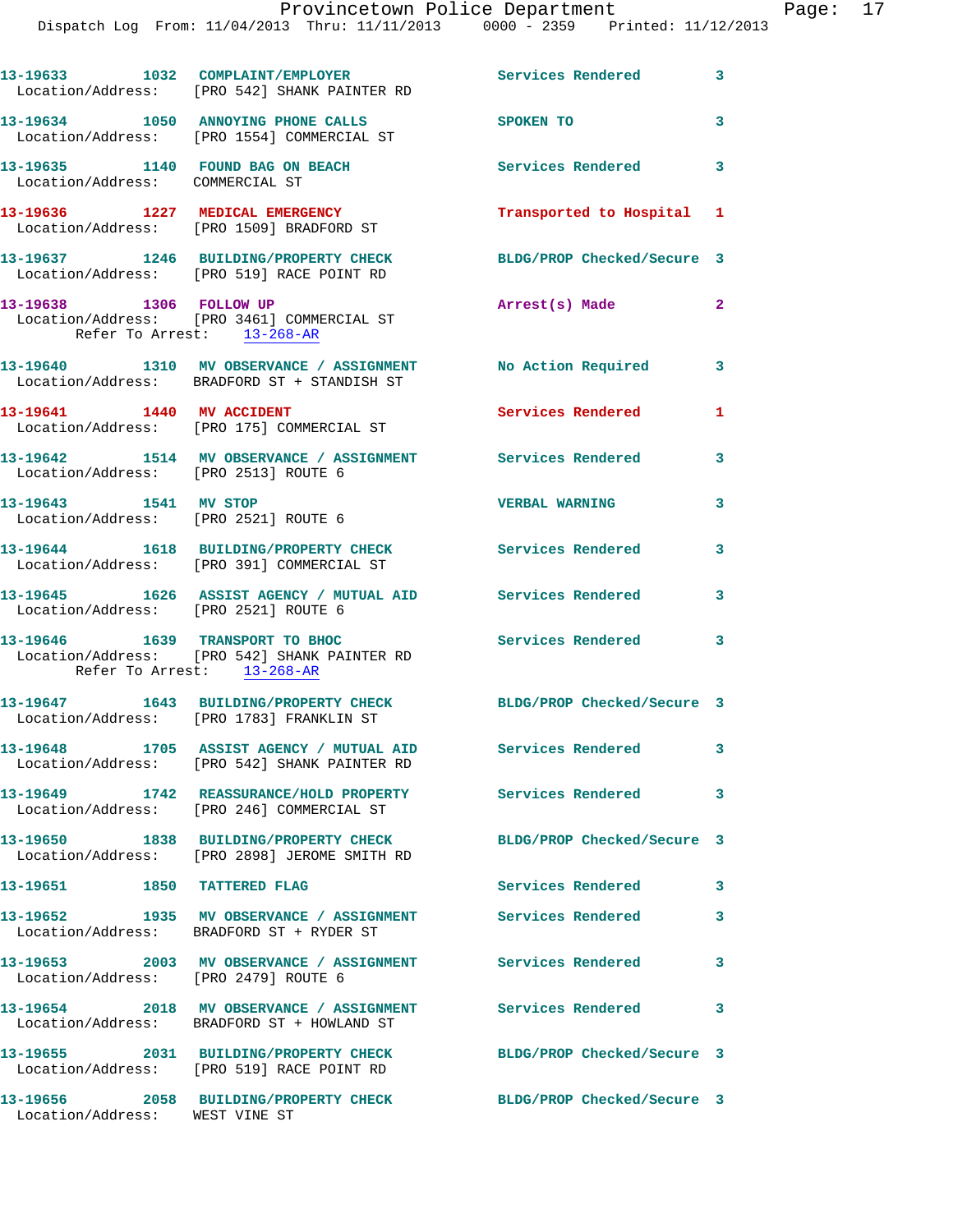|                                                                  | Provincetown Police Department                                                                                    |                            |              | Page: 18     |  |
|------------------------------------------------------------------|-------------------------------------------------------------------------------------------------------------------|----------------------------|--------------|--------------|--|
|                                                                  | Dispatch Log From: 11/04/2013 Thru: 11/11/2013 0000 - 2359 Printed: 11/12/2013                                    |                            |              |              |  |
|                                                                  | 13-19657 2111 BUILDING/PROPERTY CHECK BLDG/PROP Checked/Secure 3<br>Location/Address: [PRO 2206] COMMERCIAL ST    |                            |              |              |  |
| Location/Address: [PRO 2521] ROUTE 6                             | 13-19658 2122 MV OBSERVANCE / ASSIGNMENT Services Rendered 3                                                      |                            |              |              |  |
| Location/Address: WEST FRANKLIN ST                               | 13-19659 2202 BUILDING/PROPERTY CHECK BLDG/PROP Checked/Secure 3                                                  |                            |              |              |  |
|                                                                  | 13-19660 2346 BUILDING/PROPERTY CHECK BLDG/PROP Checked/Secure 3<br>Location/Address: [PRO 545] SHANK PAINTER RD  |                            |              |              |  |
| For Date: $11/11/2013$ - Monday                                  |                                                                                                                   |                            |              |              |  |
|                                                                  | 13-19661 0005 BUILDING/PROPERTY CHECK Services Rendered 3<br>Location/Address: [PRO 2490] PROVINCELANDS RD        |                            |              |              |  |
|                                                                  | 13-19662 0009 BUILDING/PROPERTY CHECK BLDG/PROP Checked/Secure 3<br>Location/Address: [PRO 1778] SHANKPAINTER RD  |                            |              |              |  |
|                                                                  | 13-19663 0024 BUILDING/PROPERTY CHECK BLDG/PROP Checked/Secure 3<br>Location/Address: [PRO 2977] COMMERCIAL ST    |                            |              |              |  |
| Location/Address: COMMERCIAL ST                                  | 13-19664 0031 MV OBSERVANCE / ASSIGNMENT Services Rendered 3                                                      |                            |              |              |  |
| Location/Address: BRADFORD ST                                    | 13-19665 0052 MV OBSERVANCE / ASSIGNMENT Services Rendered 3                                                      |                            |              |              |  |
|                                                                  | 13-19666 0110 BUILDING/PROPERTY CHECK<br>Location/Address: [PRO 519] RACE POINT RD                                | BLDG/PROP Checked/Secure 3 |              |              |  |
|                                                                  | 13-19667 0117 MV STOP/VERBAL 89/9 VERBAL WARNING 3<br>Location/Address: BRADFORD ST + WINSLOW ST                  |                            |              |              |  |
|                                                                  | 13-19668 0151 MV OBSERVANCE / ASSIGNMENT Services Rendered 3<br>Location/Address: [PRO 16] BRADFORD ST            |                            |              |              |  |
| Location/Address: [PRO 3259] MACMILLAN                           | 13-19669 0219 BUILDING/PROPERTY CHECK BLDG/PROP Checked/Secure 3                                                  |                            |              |              |  |
| Location/Address: SHANKPAINTER RD                                | 13-19670 0244 MEDICAL EMERGENCY                                                                                   | Services Rendered 1        |              |              |  |
|                                                                  | 13-19671 0311 BUILDING/PROPERTY CHECK BLDG/PROP Checked/Secure 3<br>Location/Address: [PRO 518] RACE POINT RD     |                            |              |              |  |
| 13-19672 0314 COMPLAINT<br>Location/Address: SHANKPAINTER RD     |                                                                                                                   | Services Rendered 3        |              |              |  |
| 13-19673 0327 LOBBY TRAFFIC<br>Location/Address: SHANKPAINTER RD |                                                                                                                   | Services Rendered          | $\mathbf{2}$ |              |  |
|                                                                  | 13-19674 0416 BUILDING/PROPERTY CHECK BLDG/PROP Checked/Secure 3<br>Location/Address: [PRO 3030] TIN PAN ALLEY RD |                            |              |              |  |
|                                                                  | 13-19675 0457 BUILDING/PROPERTY CHECK BLDG/PROP Checked/Secure 3<br>Location/Address: [PRO 2206] COMMERCIAL ST    |                            |              |              |  |
| Location/Address: [PRO 444] HIGH POLE                            | 13-19676 0459 BUILDING/PROPERTY CHECK BLDG/PROP Checked/Secure 3                                                  |                            |              |              |  |
|                                                                  | 13-19677 0511 BUILDING/PROPERTY CHECK BLDG/PROP Checked/Secure 3<br>Location/Address: [PRO 1638] COMMERCIAL ST    |                            |              |              |  |
|                                                                  | 13-19678 0521 BUILDING/PROPERTY CHECK Services Rendered 3<br>Location/Address: [PRO 391] COMMERCIAL ST            |                            |              |              |  |
| 13-19679 0533 FLIGHT COVERAGE                                    |                                                                                                                   | Services Rendered 2        |              | $\mathbf{2}$ |  |

Location/Address: [PRO 516] RACE POINT RD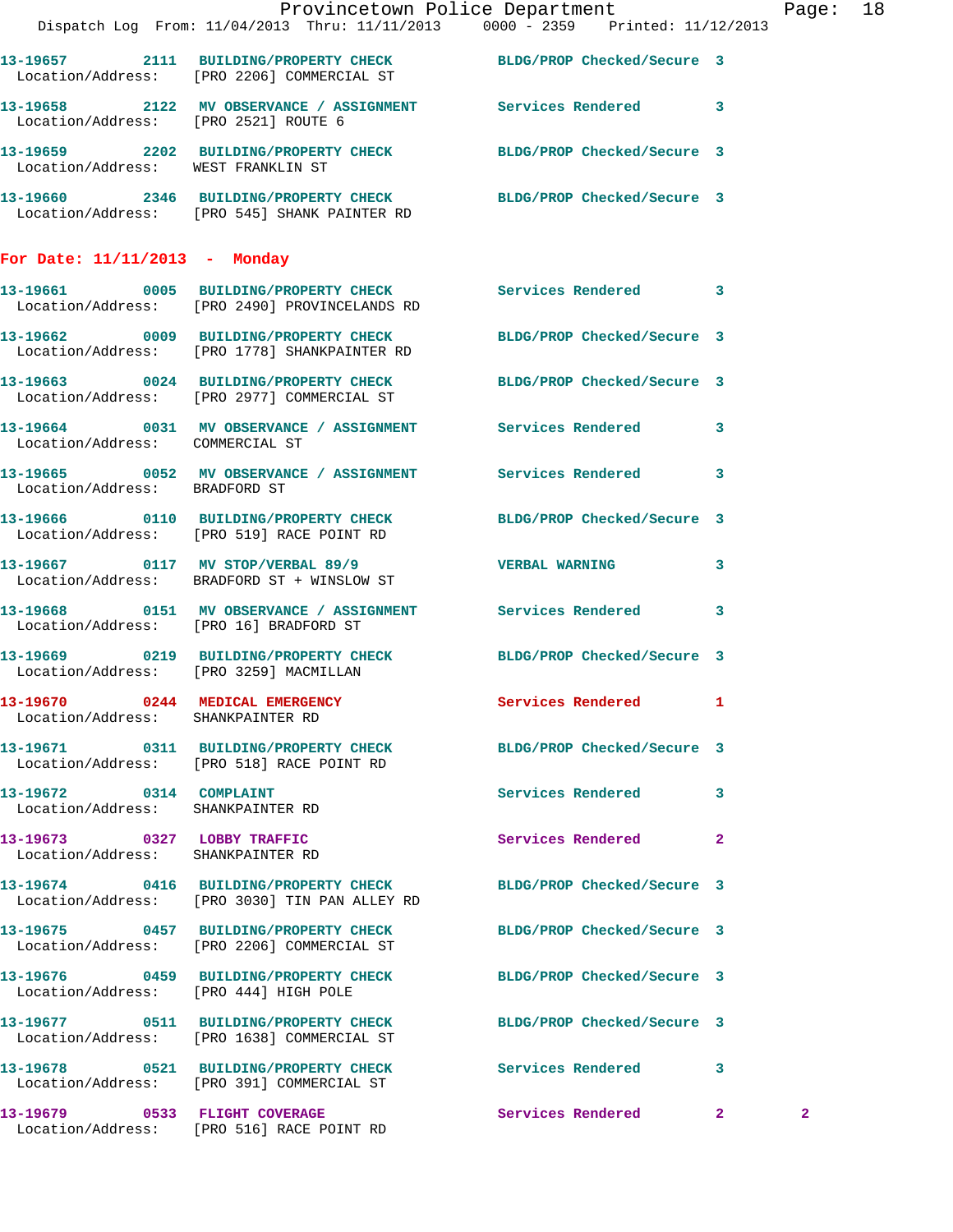|                                                                    | 13-19680 0708 BUILDING/PROPERTY CHECK<br>Location/Address: [PRO 2500] COMMERCIAL ST        | BLDG/PROP Checked/Secure 3 |                |
|--------------------------------------------------------------------|--------------------------------------------------------------------------------------------|----------------------------|----------------|
| 13-19681 0859 EVALUATION/UNKNOWN<br>Location/Address: MT GILBOA RD |                                                                                            | Services Rendered 1        |                |
|                                                                    | 13-19682 0900 EVALUATION/HEART<br>Location/Address: [PRO 542] SHANK PAINTER RD             | <b>PATIENT REFUSAL</b>     | $\mathbf{1}$   |
| Location/Address: [PRO 526] RYDER ST                               | 13-19683 0939 BUILDING/PROPERTY CHECK                                                      | BLDG/PROP Checked/Secure 3 |                |
| 13-19684 0940 COLOR GUARD                                          | Location/Address: [PRO 3259] MACMILLAN WHARF                                               | Services Rendered          | $\overline{2}$ |
| Location/Address: SHANK PAINTER RD                                 | 13-19685 1002 MV OBSERVANCE / ASSIGNMENT No Action Required                                |                            | 3              |
|                                                                    | 13-19687 1042 BUILDING/PROPERTY CHECK<br>Location/Address: [PRO 2206] COMMERCIAL ST        | BLDG/PROP Checked/Secure 3 |                |
|                                                                    | 13-19688 1048 TRAFFIC CONTROL<br>Location/Address: [PRO 2577] BRADFORD ST                  | <b>Services Rendered</b>   | $\mathbf{3}$   |
| Location/Address: [PRO 3222] ALDEN ST                              | 13-19689 1127 TRANSPORT/ALTERED STATUS                                                     | Transported to Hospital 1  |                |
|                                                                    | 13-19691 1222 MV STOP/NO ACTION<br>Location/Address: FRANKLIN ST + BRADFORD ST             | No Action Required         | 3              |
|                                                                    | 13-19692 1351 BUILDING/PROPERTY CHECK<br>Location/Address: [PRO 75] CAPTAIN BERTIE RD      | Services Rendered          | 3              |
|                                                                    | 13-19693 1359 MV OBSERVANCE / ASSIGNMENT<br>Location/Address: BRADFORD ST + HIGH POLE HILL | No Action Required         | 3              |
| 13-19694 1426 AT SCHOOL                                            | Location/Address: [PRO 569] WINSLOW ST                                                     | <b>No Action Required</b>  | 3              |
| 13-19695 1505 ANIMAL CALL<br>Location/Address: PEARL ST            |                                                                                            | No Action Required         | $\mathbf{2}$   |
| Location/Address: [PRO 2513] ROUTE 6                               | 13-19696 1542 MV OBSERVANCE / ASSIGNMENT Services Rendered                                 |                            | 3              |
| 13-19697 1555 MV STOP<br>Location/Address: [PRO 3440] ROUTE 6      |                                                                                            | <b>VERBAL WARNING</b>      | 3              |
| Location/Address: PROVINCELANDS RD                                 | 13-19698 1628 ANIMAL CALL-LOOSE DOG                                                        | Taken/Referred to Other 2  |                |
|                                                                    | 13-19699 1648 MEDICAL EMERGENCY<br>Location/Address: [PRO 1275] ANTHONY ST                 | Transported to Hospital 1  |                |
| 13-19701 1648 911 GENERAL                                          | Location/Address: [PRO 542] SHANK PAINTER RD                                               | No Action Required 1       |                |
| 13-19702 1721 MUTUAL AID X2                                        | Location/Address: [PRO 1892] SHANK PAINTER RD                                              | No Action Required         | 3              |
| Location/Address: WEST FRANKLIN ST                                 | 13-19703 1735 BUILDING/PROPERTY CHECK                                                      | BLDG/PROP Checked/Secure 3 |                |
|                                                                    | 13-19704 1754 D.O.T.-MEDICAL EMERGENCY<br>Location/Address: [PRO 1509] BRADFORD ST         | Transported to Hospital 1  |                |
|                                                                    | 13-19705 1840 BUILDING/PROPERTY CHECK<br>Location/Address: [PRO 2898] JEROME SMITH RD      | BLDG/PROP Checked/Secure 3 |                |
| 13-19706                                                           | <b>1843 911 GENERAL</b>                                                                    | No Action Required         | 1              |